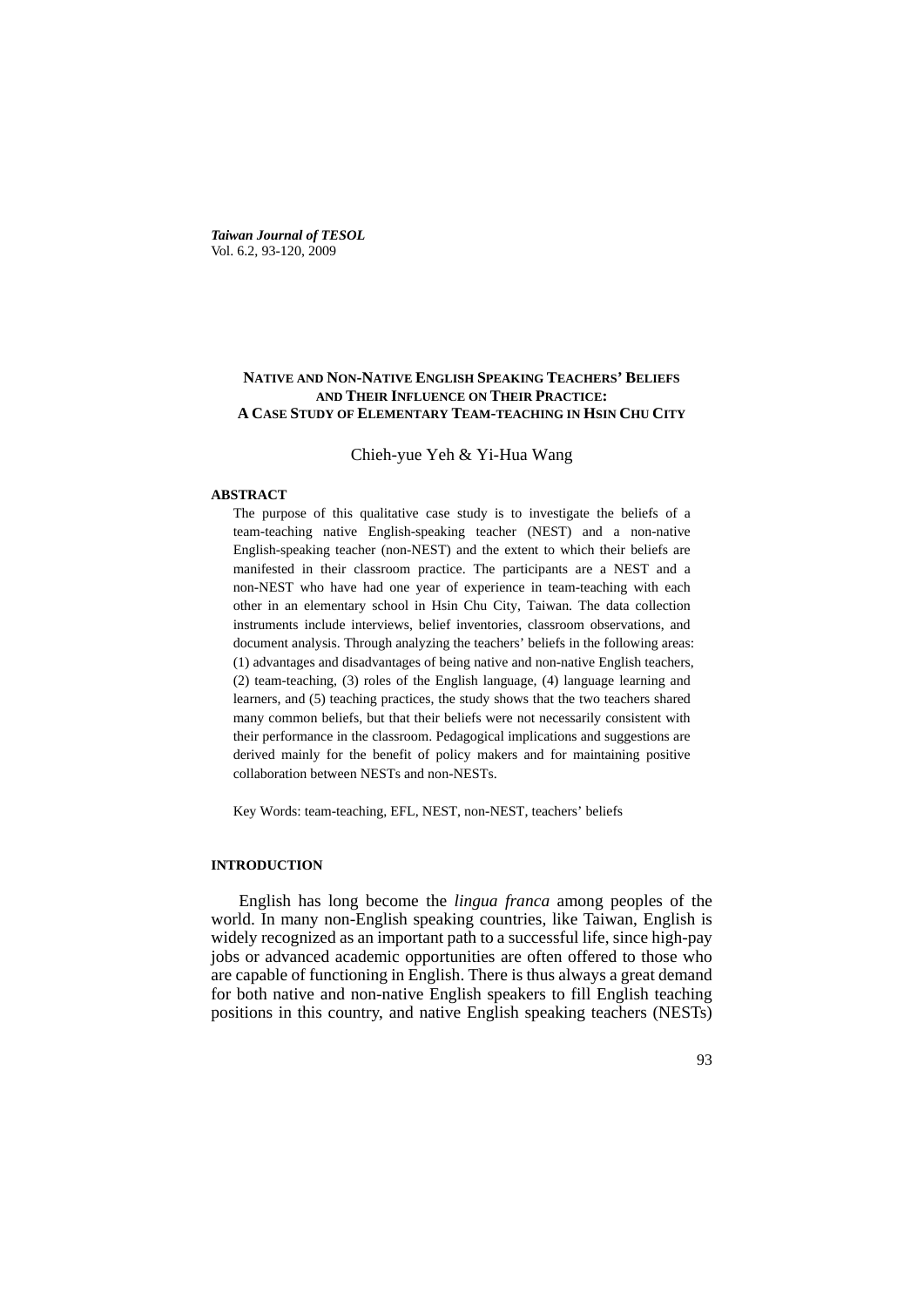constitute an important part of the overall language educator population, yet there has only been limited number of studies about them.

It is widely recognized that native and non-native speaker teachers each contribute differently to a learner's overall language learning experience. In fact, team-teaching between them is often considered best for learners as it is possible to get the benefits of what both groups of teachers can offer. However, there is also not much understanding as to how the two groups of teachers actually work together and how they perceive each other and themselves as teachers.

Recognizing the lack of the above in the literature, the present study investigates the beliefs of one pair of NEST and non-NEST about team teaching, including the two teachers' perceptions about themselves and their partners as language teachers. Teachers' beliefs here refer to tacit assumptions on academic topics which teachers consider to be true (Clark & Peterson, 1986), which may come from many sources, including their past experiences and the present contextual factors (Borg, 2001). It is crucial to look into teachers' beliefs, as they offer explanations as to how teachers perceive themselves and why they behave the way they do in classrooms. Furthermore, examining the beliefs that teachers hold in a collaborative teaching model serves to juxtapose the similarities and differences in their beliefs and practices. The study is expected to provide a deeper understanding of the teachers and make contributions through analyzing major areas of teachers' beliefs, including native and non-native issues, team teaching, the role of the English language and English teaching, language learning and learners, and sentence structures in English teaching.

## **LITERATURE REVIEW**

#### **Native and Non-Native English Speaking Teachers**

Before the study is discussed any further, it is necessary to provide a definition of the terms "NEST" and "non-NEST". Although issues related to NESTs and non-NESTs have raised much research interest in recent years, the terms "native" and "non-native" remain controversial; there has been no consensus on their definition (Kachru, 1985; Kramsch, 1998; Medgyes, 2001). To simplify the issue, this study adopts the definition provided by Medgyes (2001): That is, a NEST is an English teacher who speaks the language as a mother tongue, while a non-NEST refers to an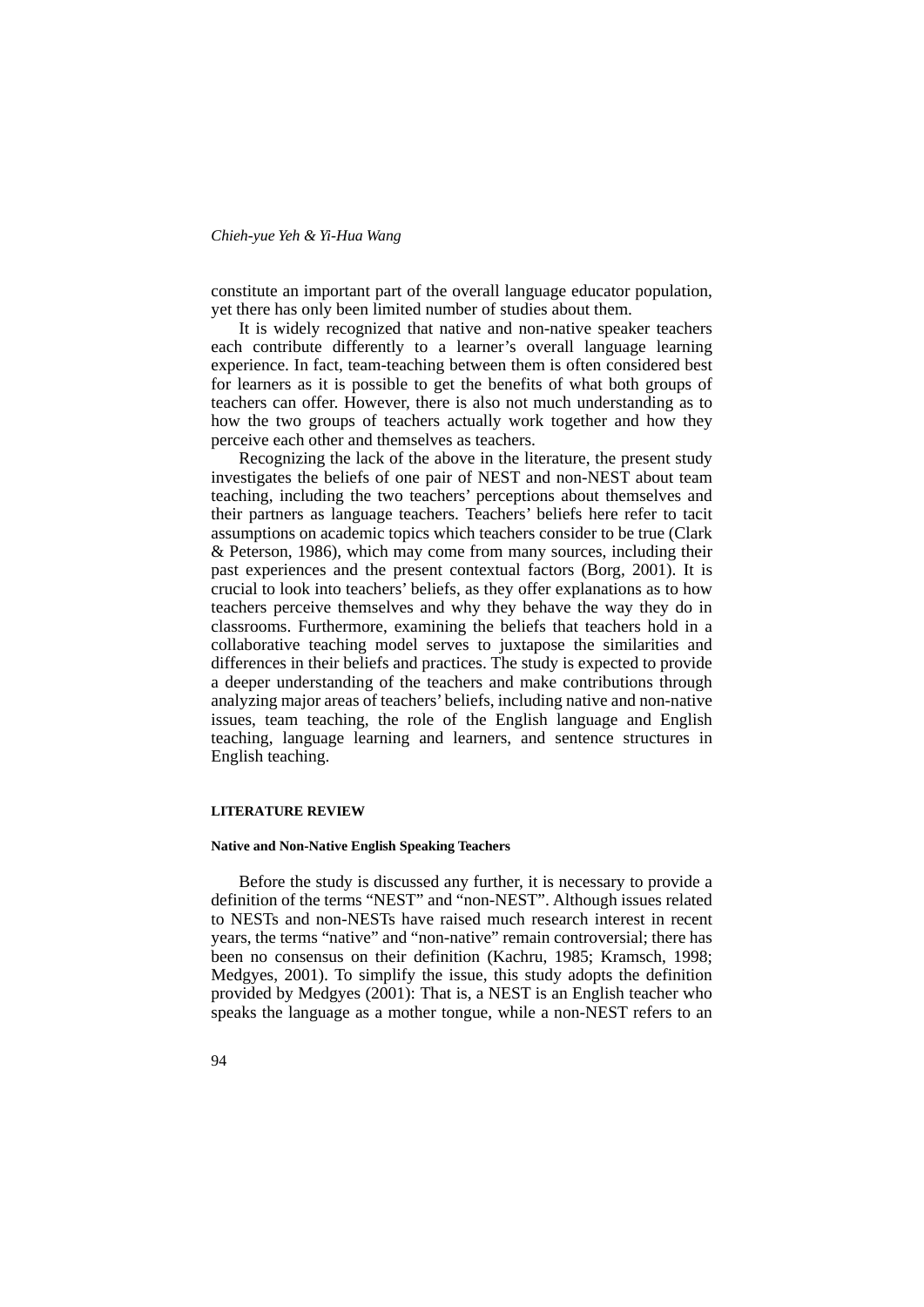English teacher who speaks the language as a second or foreign language. What follows is a discussion on related research.

An increasing number of studies have been conducted to compare the two cohorts of teachers, targeting their perceptions of themselves and their counterparts, and their classroom practices. First of all, language proficiency is an issue of great concern since it may contribute to the differences in teaching by NESTs and non-NESTs, which, in turn, may affect non-NESTs' self-image, a critical element for successful teaching. Reeves and Medgyes' (1994) research, using a survey method, investigated how 198 non-NESTs from ten countries perceived themselves in comparison with NESTs. The major finding was that time spent in an English-speaking country, frequency of contact with native speakers, professional co-operation, and other factors influenced the non-NESTs' command of English. According to these researchers, the way to salvage a non-NEST's self-image is to publicly acknowledge the difference in the linguistic competence of the two cohorts and strive to narrow the linguistic gap between non-NESTs and NESTs. Arva and Medgyes (2000), on the other hand, investigated how NESTs and non-NESTs perceived their own teaching behaviors and those of the other cohort of teachers. Their perceptions were compared with their teaching behaviors to see if there were any discrepancies. Five Hungarian and five British teachers were involved in the study, and each was observed for one lesson and interviewed. One of the findings showed that NESTs were perceived to be less professional by non-NESTs, who thought of their counterparts as not preparing for their classes; however, the observations by researchers of the study showed that NESTs were actually well-prepared in their lessons. Another interesting finding was that non-NESTs reported their linguistic disadvantage and NESTs also commented on non-NESTs' imperfect English, which sometimes contained inappropriate usage and mistakes. Surprisingly, the researchers observed that the non-NESTs were fluent in English. The non-NESTs' proficiency level was higher than what they themselves had expected.

The second important issue of interest is teaching quality: Do NESTs and non-NEST teach differently? Do they teach equally well? In recent years, an increasing number of studies on the issue of native and non-native teachers have been conducted in Taiwan. Although NESTs have long been hired in private institutions, their recruitment in public schools started only a few years ago. This could probably explain the recent high interest in this issue. A review of the studies in Taiwan found that these studies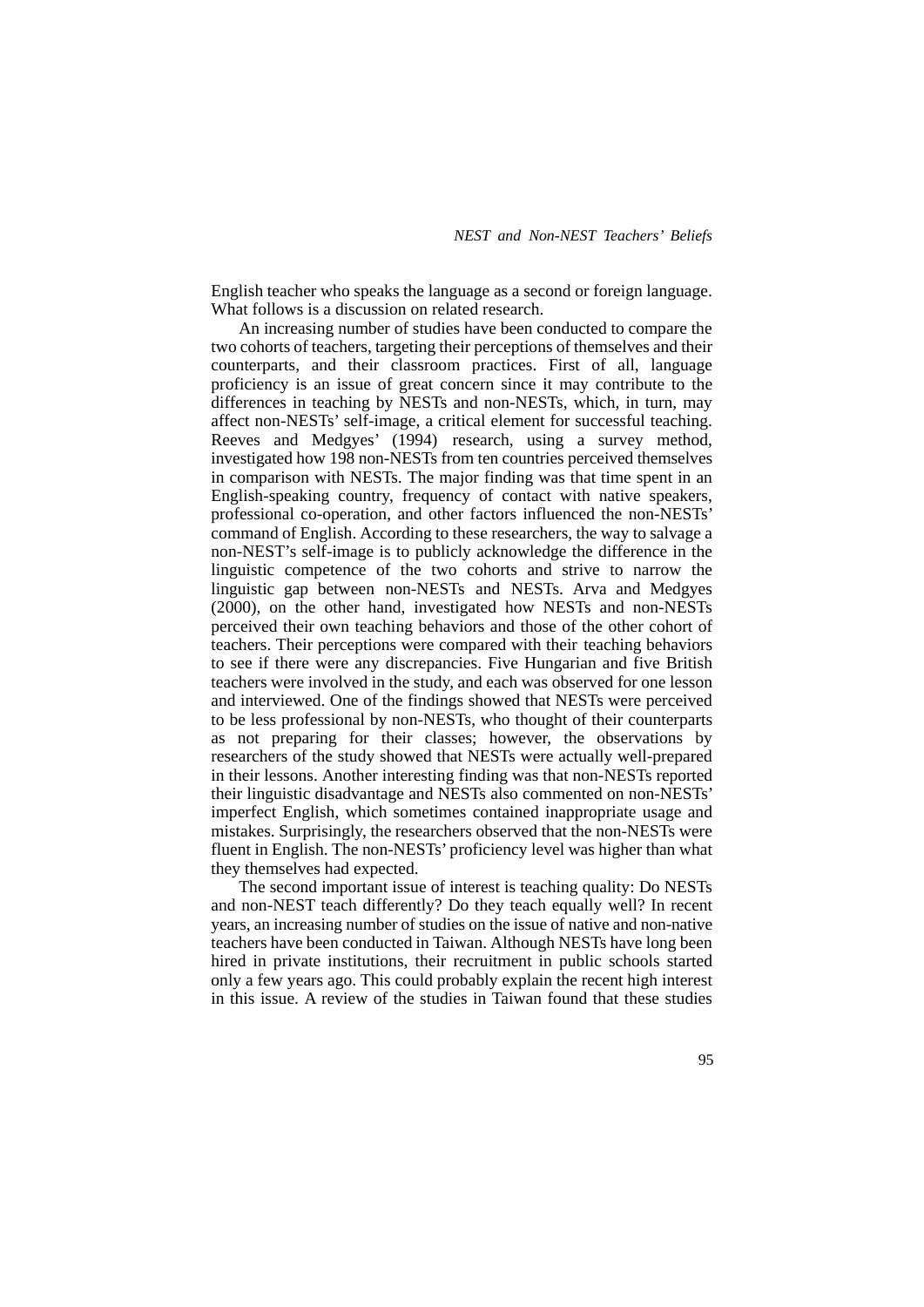tend to focus on a particular aspect of the practice, i.e., teacher talk and teacher-student interaction (Chen, 2004; Lin, 2004; Wu, 2004; Yeh, 2004). Some of the findings showed that non-NESTs differed from NESTs with shorter utterances and more exact-repetitions, mostly due to lack of linguistic competence. Other studies are limited in depth because only one instrument, i.e., a questionnaire, was employed (Chen, 2004; Ting, 2000). Nevertheless, most studies arrived at the same conclusion that NESTs and non-NESTs teach differently. In addition, NESTs and non-NESTs are also paid differently. Not only are NESTs paid twice the hourly rate of non-NESTs in cram schools (NT\$500~NT\$600 per hour for NESTs versus NT\$300~NT\$350 per hour for non-NESTs), non-NESTs have to take on additional administrative work as well (Tsai, 2002). The inevitable question is, are NESTs really superior to non-NESTs?

## **Strengths and Weaknesses of Each Cohort**

The truth of the matter is that the two cohorts of teachers are equally valuable as they have different strengths and weaknesses. Inarguably, NESTs' foremost strengths include their linguistic competence; their authentic pronunciation and vocabulary use serve as models for English learners (Barratt & Kontra, 2000; Medgyes, 2001). Since learning a language includes knowing about its culture, NESTs also have the strength of being "authentic, walking, breathing resources about their cultures" (Barratt & Kontra, 2000). In addition, a NEST's presence is a motivating factor which forces students to use the target language (Arva & Medgyes, 2000). Finally, most NESTs are described by students and fellow non-NESTs as being friendly, enthusiastic, and sociable, presenting a refreshing change to the conventional teaching styles to which students are accustomed.

However, NESTs are not without weaknesses which may hinder their teaching (Arva & Medgyes, 2000). First of all, even though NESTs are more competent in English, most cannot provide explanations to students' grammatical questions and problems. Secondly, NESTs feel "handicapped" to some degree as they do not speak the students' first language (Medgyes, 2001). Next, NESTs tend to have a lower level of empathy with their students and also to hold higher expectations of them, as they have not experienced English language learning process that their students are undergoing. Setting unrealistic goals could frustrate students to the point of giving up. Finally, NESTs are sometimes criticized for their casual attitude to teaching, which could often be regarded as unprofessional by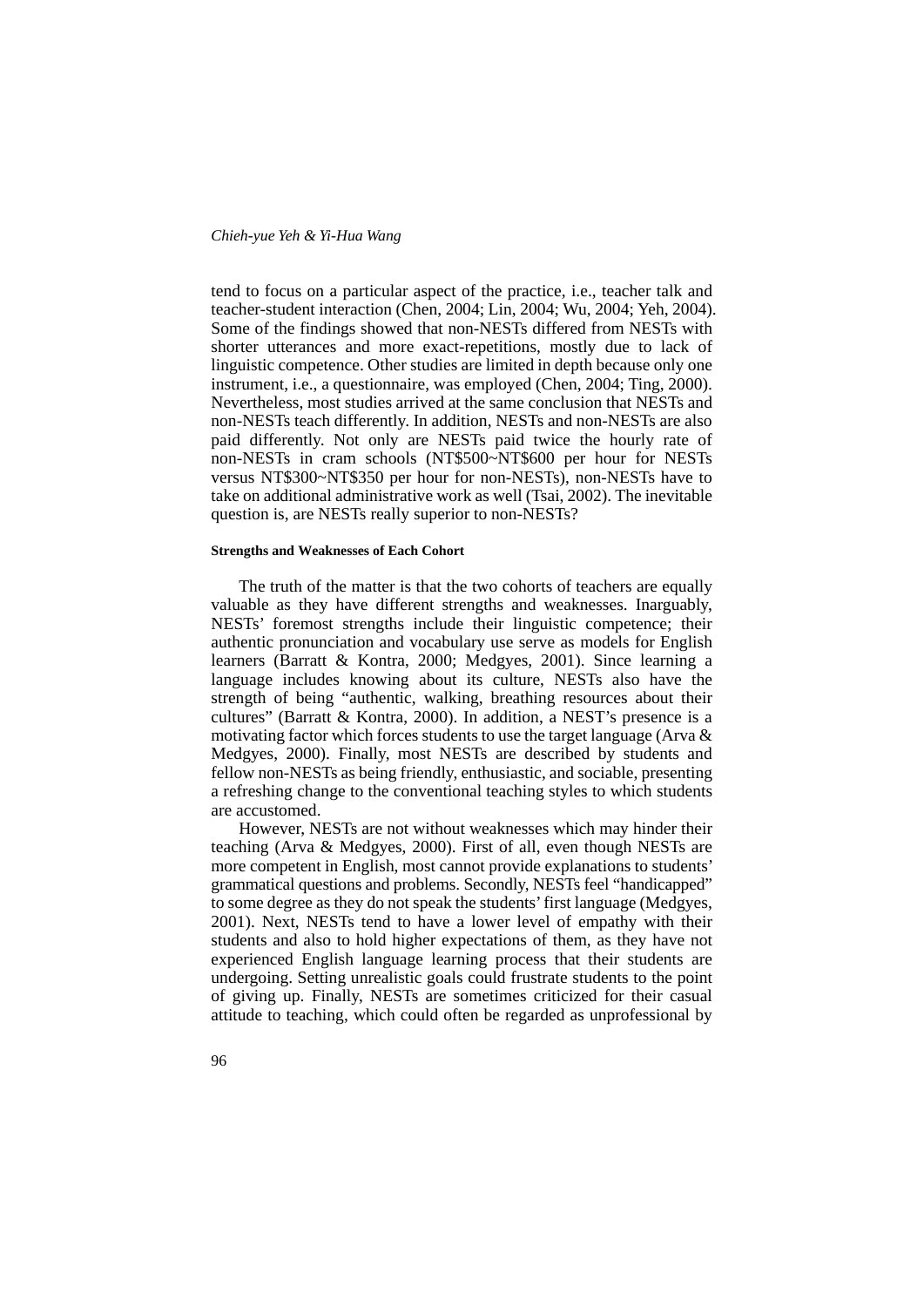their non-native colleagues and students.

The "dark side" of being a non-NEST mainly lies in the lack of target language linguistic competence, which contributes to a feeling of inferiority when comparing herself with a native speaker (Medgyes, 2001). The top three most difficult components of the English language for non-NESTs are speaking, vocabulary, and pronunciation (Reves & Medgyes, 1994). Moreover, non-NESTs also lack a deeper understanding of the cultural context of English. Since most non-NESTs are not immersed in the target culture, they seldom have the first-hand cultural experience that NESTs do.

Nevertheless, non-NESTs also have many strengths. First, they are good learning models for their students, showing students that they can achieve linguistic competency just like their teachers. The non-NESTs can also teach language learning strategies better than their native counterparts because the former have had the actual experience of using those strategies. Next, non-NESTs approach the target language knowledge (not the same as linguistic competence) in ways to which their students can relate. While NESTs often struggle with teaching grammar, non-NESTs are most comfortable in this area. Additionally, non-NESTs can anticipate and avoid language difficulties that are to be encountered by their students because, again, the teachers have been on the same learning path before. They are also more empathetic towards their learners and are capable of setting more practical and realistic goals for students. Finally, non-NESTs' knowledge of their students' mother tongue is a great advantage, as moderate use of it could enhance comprehension.

In sum, that NESTs are *better teachers* than non-NESTs may be described as a prevailing misconception. Previous studies have clearly shown that although the two cohorts of teachers have different strengths in classroom practice, such differences do not make one superior to the other.

#### **Team**-**Teaching**

Since both NESTs and Non-NESTs have different strengths and weaknesses, they can collaborate to create an optimal learning environment. Collaborative teaching has been used since the 1960's in the United States, as a movement to promote innovative teaching (Shannon & Meath-Lang, 1992). Initially, teachers worked together in order to include special education children in regular classes and to introduce interdisciplinary content knowledge in the same class (Lawton, 1999). One form of such collaboration is through team-teaching, which involves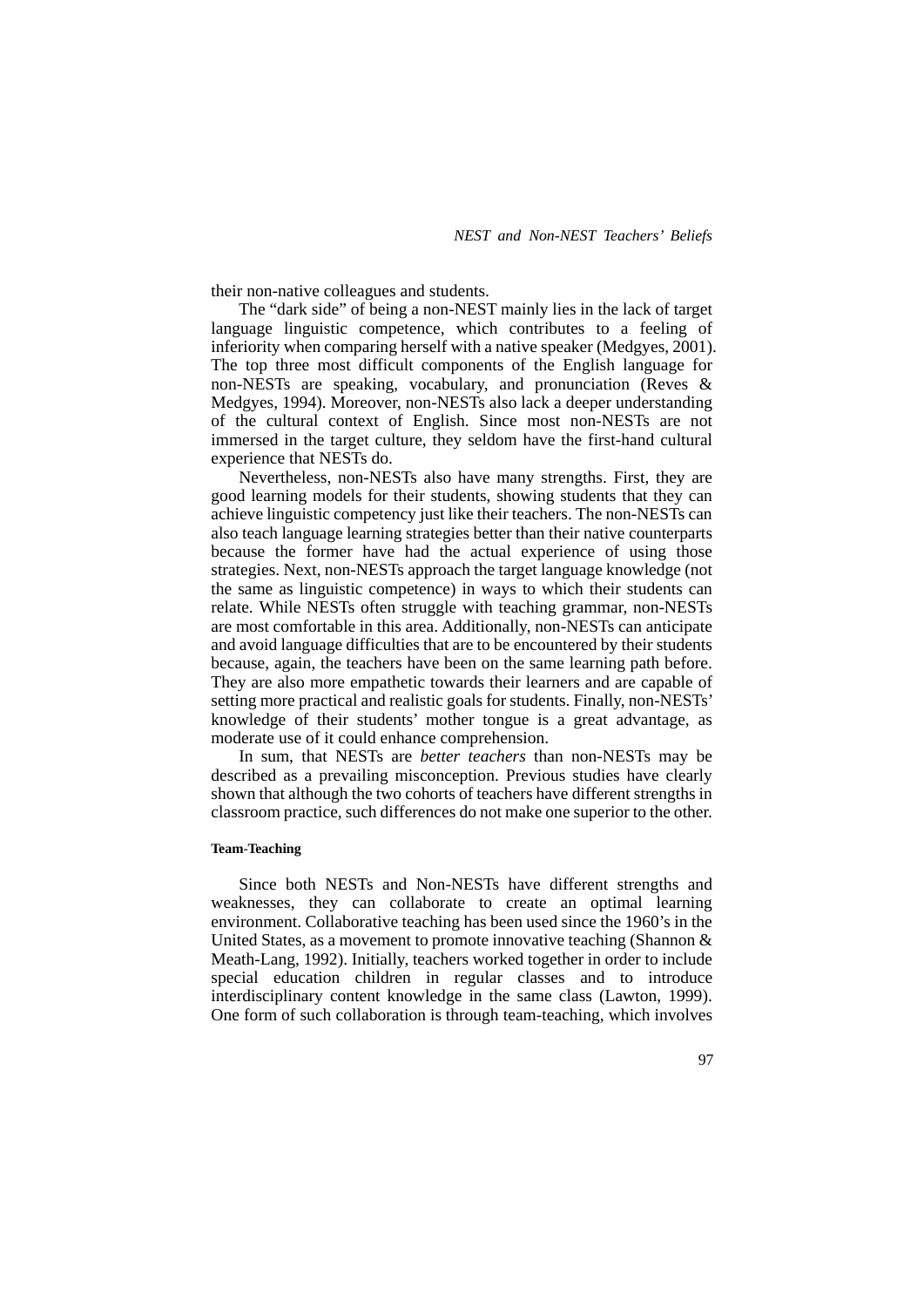two or more teachers in the same classroom. Four types of team-teaching were identified by Cunningham (1960, as cited in Bailey, Dale & Squire, 1992, pp. 22-23), including team leader type, associate type, master teacher/beginning teacher, and coordinated team type, with the team leader type being the most commonly seen type of classroom collaboration between NESTs and non-NESTs in Asian countries. In this model, one teacher would have a higher professional status than the other, often with such a special title as "team leader" or "chief instructor."

Team teaching between NEST and non-NESTs has become a wide-spread practice in schools in Asia. In Japan, the Japan Exchange and Teaching (JET) Programme was established in 1987 to recruit native-speaker university graduates from abroad to work as assistant language teachers (ALTs) to teach designated languages under the team leader type of team-teaching. The Korean Ministry of Education followed Japan's footsteps about ten years later, establishing the "English Program in Korea" (EPIK) in 1995. In this program, only university graduates from six English-speaking countries are eligible to apply to teach in primary and secondary schools. In the year 2006, EPIK recruited 240 members to join the 1,943 past participants.

In Taiwan, there are two large-scale English language programs known for team-teaching between NESTs and non-NESTs, namely the Yilan Fulbright Program and the Hsin Chu City English Program. The present study focuses on team teaching in Hsin Chu City because it has a longer history—launched in 2001 as the first program in the nation to employ NESTs to teach in public elementary schools. The local city government hired a private language institution to recruit, manage, and train NESTs, who are required to be college graduates with a teacher's certificate in any subject area. For a total school year, two classes of fourth graders would have one period (forty minutes) of English lesson every week, team-taught under the team leader model, where the NEST is the head teacher. Fifth to sixth graders have two lessons per week, one team-taught and the other taught by one non-NEST alone.

Team-teaching between NESTs and non-NESTs supposedly fosters an ideal situation for language learning because it brings the best out of the two teachers, yet studies have revealed numerous difficulties. Stern (1992) pointed out problems in the hiring process, teacher's qualifications, and teachers' commitment. In addition, although all NESTs are college graduates, their academic degrees do not guarantee that they will be good English teachers. It is thus imperative to provide teachers with proper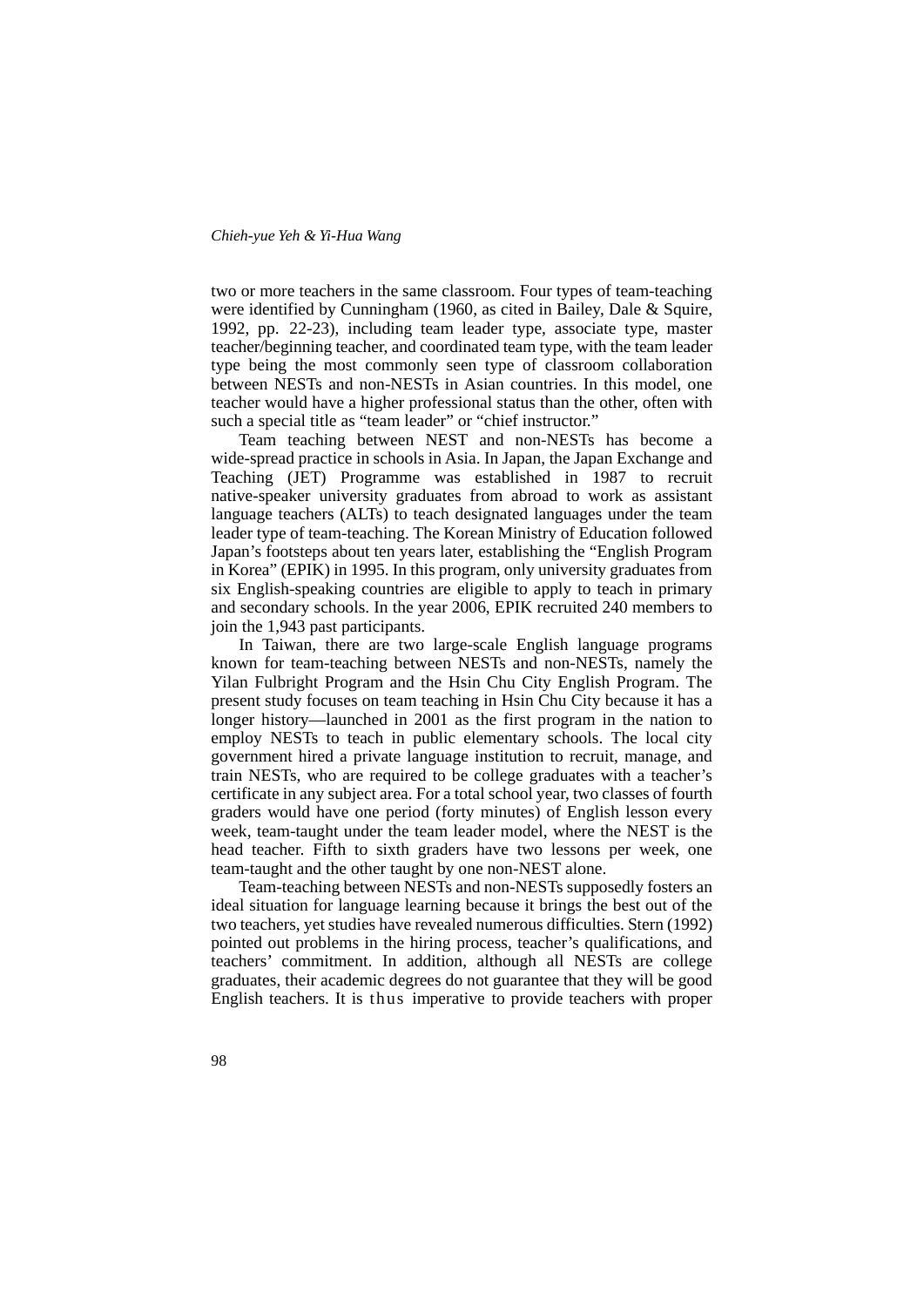training, specifically in developing an understanding of the EFL context that they teach in, but most foreign teachers are reluctant to participate in teacher training sessions. Tsai and Tseng (2006) also pointed out that there are differences in the expectations of the two cohorts of teachers. NESTs tend to place themselves as teaching assistants, while non-NESTs expect NESTs to enable them to enhance their professional knowledge. Dialogues between them are needed to fortify the team- teaching, and teacher training is necessary for both cohorts to improve the quality of their teaching.

The Hsin Chu program that this study focuses on has also been observed to have all of the above problems (Chou, 2005; Lin, 2002; Luo, 2005). First and foremost, the qualifications of the NESTs have been questioned, as many of the teachers did not have language-related majors or any teaching experience. In addition, some NESTs have stated that their contracts were not honored by the hiring agency, which has led to a high turnover rate. The NESTs are sometimes expected to do work not listed in the contract, for instance, helping out at sports fairs or other social activities. Furthermore, NESTs and non-NESTs do not necessarily team-teach well together, most likely due to personality issues, different understandings of their respective roles under this model, or a lack of knowledge about their cohorts' culture and teaching beliefs. In Chou's (2005) research, seventy five percent of non-NESTs agreed that they needed to spend a significant amount of communicating their teaching beliefs to the member of the other cohort in team-teaching. Finally, when a NEST leaves, students need some time to adjust to a new NEST's teaching style. To extend previous research, there is therefore a need to understand in depth the teachers' beliefs and the nature of conflicts that arise when NESTs and non-NESTs team-teach.

#### **RESEARCH QUESTIONS**

The purpose of this study is to seek insight into the beliefs and practices of a co-teaching NEST and non-NEST in Hsin Chu City. The research questions are:

1. What are the similarities and differences between the NEST's and the non-NEST's beliefs about the advantages and disadvantages of being native and non-native English teachers?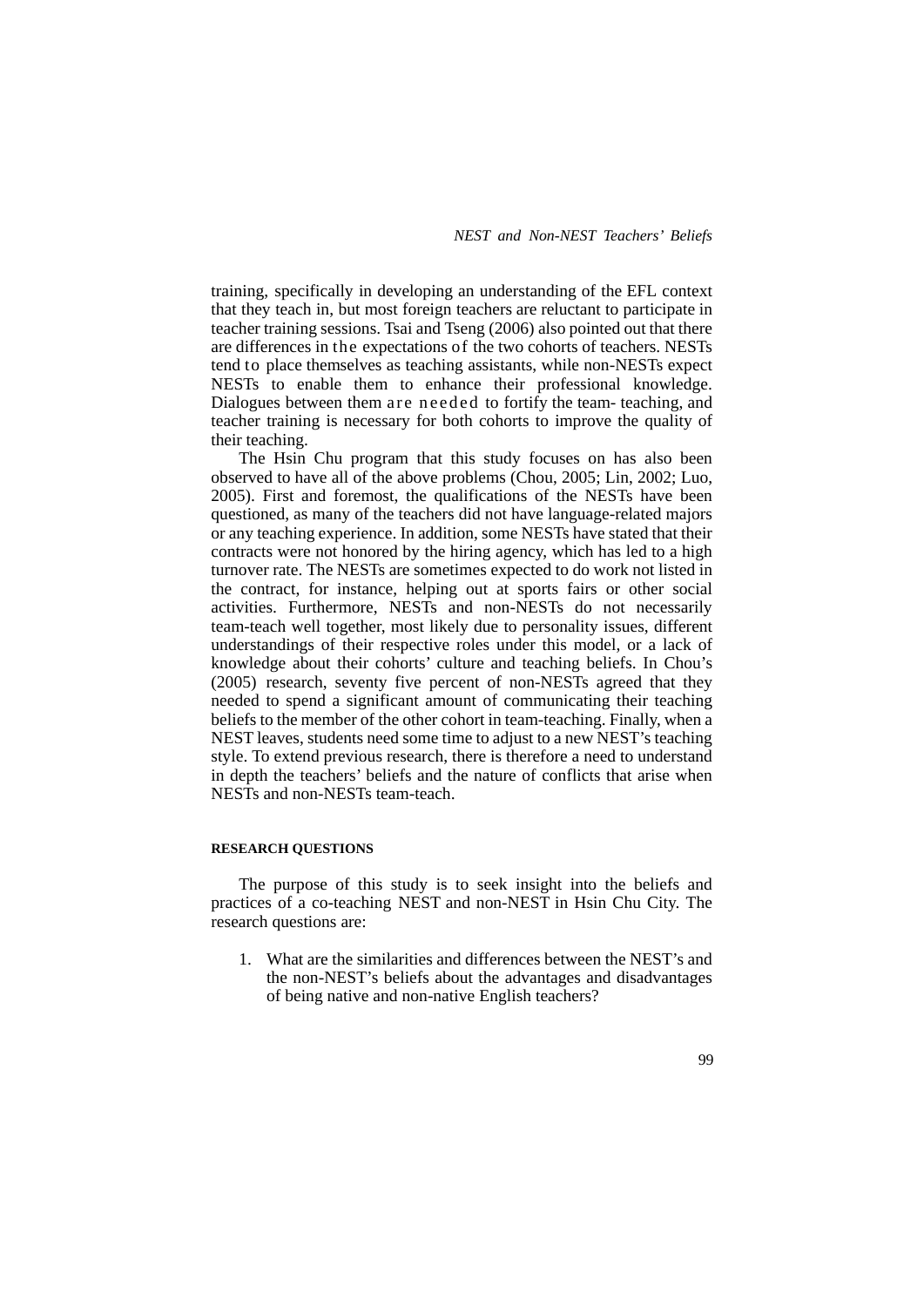- 2. What are the similarities and differences between the NEST's and the non-NEST's beliefs about team-teaching? Are their beliefs manifested in their classroom practice?
- 3. What are the similarities and differences between the NEST's and the non-NEST's beliefs about the role of the English language? Are their beliefs manifested in their classroom practice?
- 4. What are the similarities and differences between the NEST's and the non-NEST's beliefs about language learning and learners? Are their beliefs manifested in their classroom practice?
- 5. What are the similarities and differences between the NEST's and the non-NEST's beliefs about English teaching, with emphasis on sentence structures? Are their beliefs manifested in their classroom practice?

#### **METHODOLOGY**

The Hsin Chu City team-teaching model in 2007 as the context of this study consisted of a joint session between a NEST and non-NEST and an individual session by the non-NEST in a week. The participants were chosen mainly based on their willingness to participate in this study. At first it was difficult to find participants who did not mind spending long hours being interviewed and being videotaped in the classroom; however, two teachers finally agreed to participate in the study. The NEST, Emily (pseudonym), was a Caucasian South African teacher who majored in Literary Science. She taught English as a first language and second language in her country, and now as a foreign language in Taiwan, with a total of 11 years of teaching experience. At the time of the data collection for this study, the non-NEST was Portia (pseudonym), who majored in foreign languages in university, and later went to the U.S for her M.B.A degree. She had a total of five years of teaching experience.

The research was conducted as a case study using four data collection methods: classroom observations, interviews, teachers' beliefs inventories, and document collection. The researcher video-recorded classroom instruction thirteen times, including seven team-teaching lessons and six of Portia's individual lessons, in the months between October and December, 2007. Interview questions were compiled from the literature and refined through negotiation between the two researchers. For instance, there were questions such as "What is the purpose of team-teaching in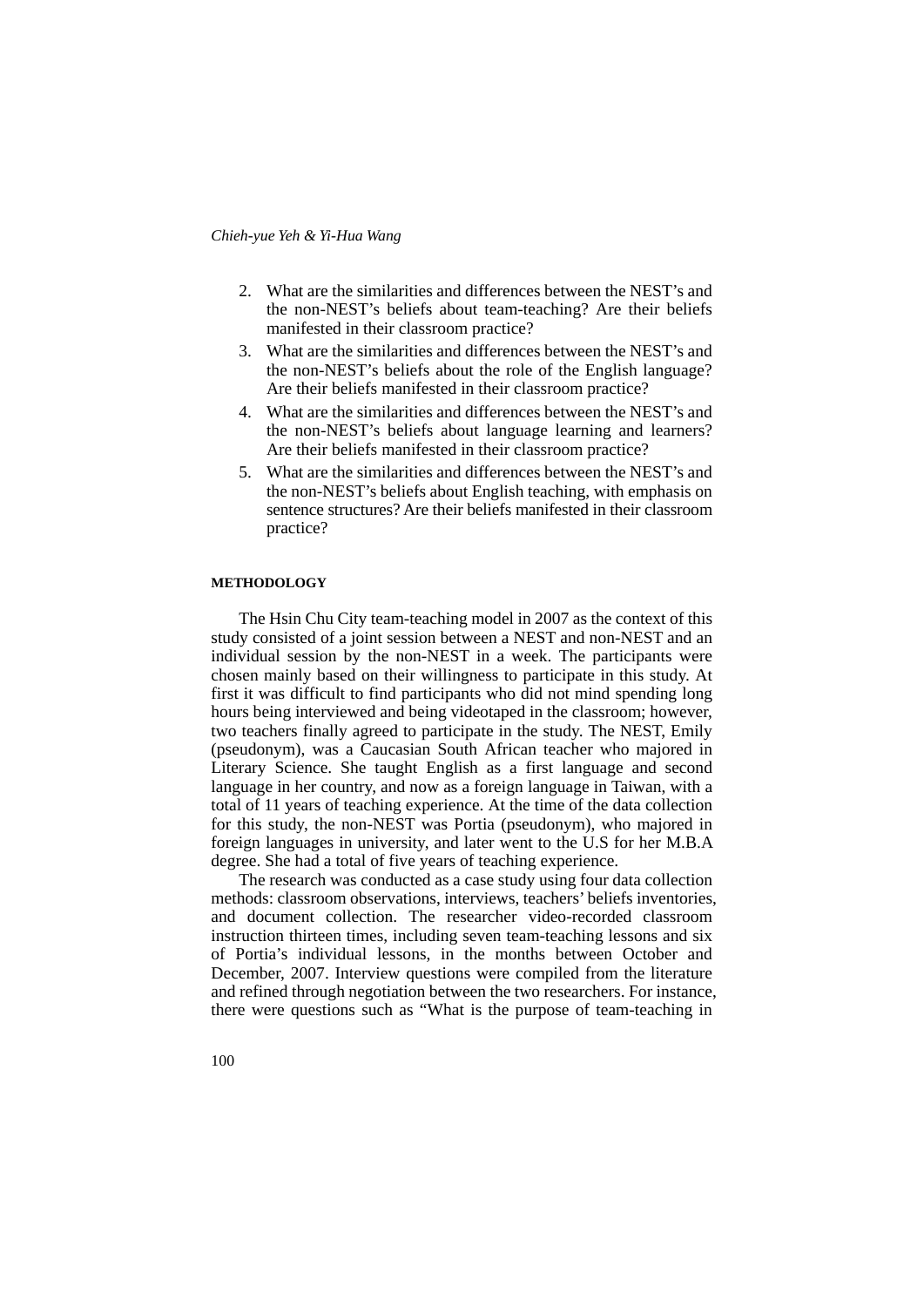elementary school English classrooms to probe into the teachers' concept of team-teaching. What are its advantages and disadvantages?" A stimulated recall session was also incorporated where the teachers were asked to explain the techniques and activities that they used in class. A total of nine semi-structured in-depth interviews were conducted in the teachers' native language right after the second classroom observation. The participants were also asked to provide any documents related to their teaching. Syllabus, lesson plans, lesson handouts, tests, and NEST training handouts were thus collected throughout the course of the research.

The study also used two surveys to probe into teachers' beliefs: Johnson's "Beliefs inventory: Approaches to ESL instruction" (1992) and Horwitz's "Surveying students beliefs about language learning" (1987). Johnson (1992)'s inventory aimed at investigating the participants' views on second language teaching. Participants circled five out of fifteen statements in the inventory, the choice of which reflected whether they favored a skill-based approach, a rule-based approach, or a function-based approach. The second inventory, Horwitz's (1987) "Beliefs about language learning", was originally developed to explore students' opinions on issues related to language learning. The inventory was adapted by Richards and Lockhart (2005) to investigate teachers' beliefs about language learning. The statements showed teachers' beliefs regarding foreign language aptitude, difficulty of language learning, nature of language learning, and learning and communication strategies. Participants indicated how much they agreed with twenty five-point Likert scale statements and answered two multiple choice questions. Answers elicited by the two inventories allowed proper triangulation with data taken from the other data collection methods and lent insights into the participants' beliefs during the study.

## **RESULTS AND DISCUSSION**

#### **Beliefs about the Advantages and Disadvantages of Being NESTs and Non-NESTs**

The NEST and non-NEST in the present study share some similarities and differences regarding in perceptions of the advantages and disadvantages of being a NEST and non-NEST. Firstly, both teachers agreed that the major advantage of being a NEST is their superior English proficiency, as their language production shows authentic pronunciation, a wide vocabulary, and other features. In addition, both teachers also agreed that the main disadvantage for non-NESTs is their lack of proficiency in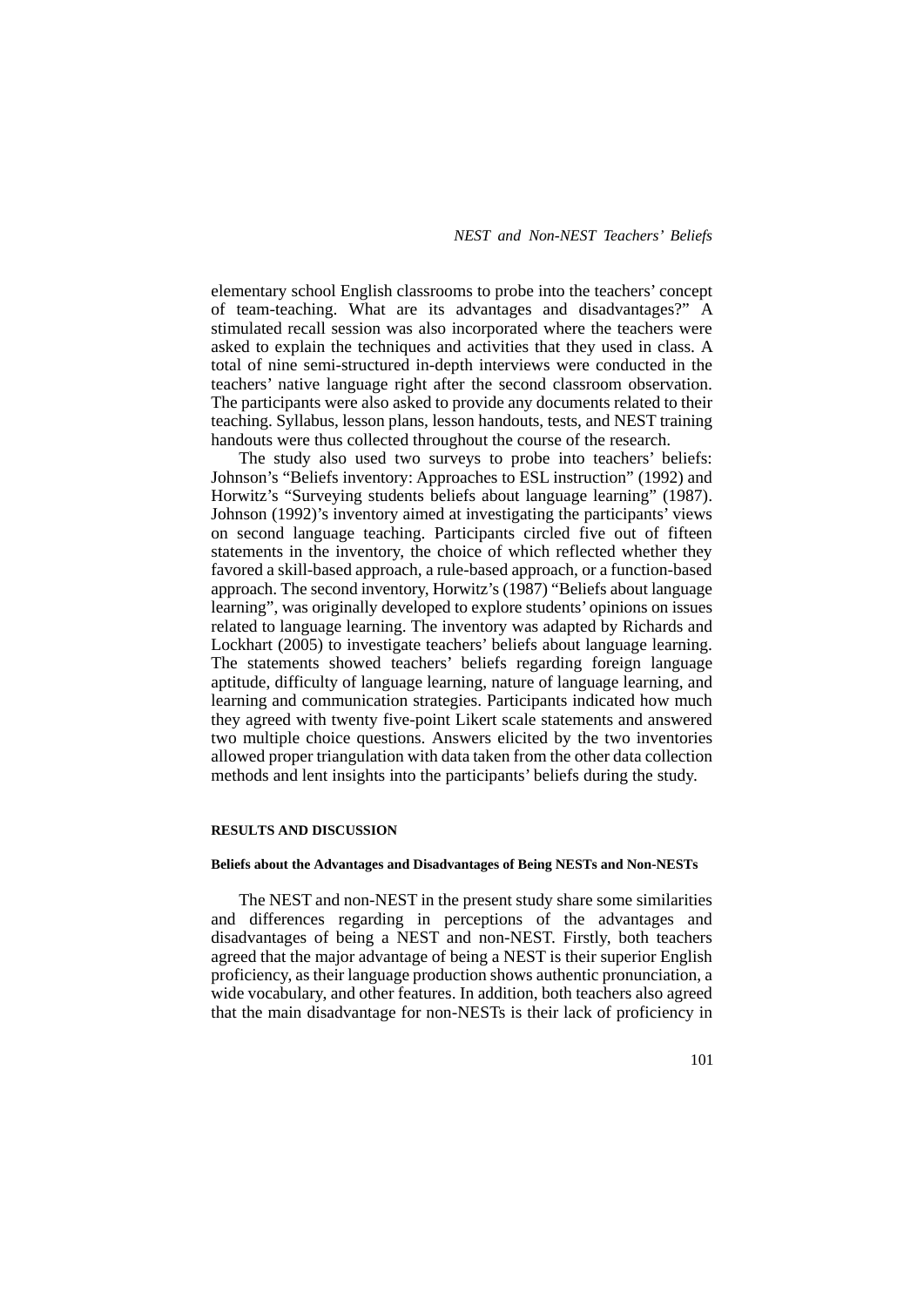English. These findings are the same as the results from Barratt and Kontra (2000) and Medgyes (2001), indicating language proficiency as the major difference that sets NESTs and non-NESTs apart.

Secondly, non-NEST's perception of the NEST's disadvantages, such as NESTs' ability to teach and their accents also coincides with the findings in Barratt and Kontra (2000) and Chou (2005)'s study. The NESTs are hired from inner circle countries (Kachru, 1985), and speak with diverse accents. As Taiwan's English education at the time mainly focuses on North American accents, students and teachers find it difficult to understand accents from other areas. For instance, Portia (the non-NEST) mentioned that one of the NESTs she had worked with was a black South African teacher who had a South African Black English accent. Portia mentioned that since one of the main purposes of hiring NESTs is to have students follow a standard pronunciation, it seemed to defy the purpose to hire NESTs with South Africa.

There are also findings in the study that were not discussed in the previous literature. For instance, Emily (the NEST), stated that her pronunciation was a disadvantage, not an advantage as mentioned by other NESTs. Emily mentioned she could not understand why students could not pronounce words in the same way as her, even after asking the students to practice many times. Emily's difficulty in teaching pronunciation could be due to her lack of linguistic knowledge, particularly as to how the learners may be influenced by their native language, Mandarin Chinese. Portia (the non-NEST) also mentioned that one of the important roles she served was as a support for students during the joint lessons where she could answer the students' questions when they did not dare to ask the NESTs. This advantage is not directly related to non-NESTs, but to their facilitative role in team-teaching, which has also not been discussed before in the literature. Finally, no literature was found to list the NESTs' physical appearance as a major advantage for attracting students' immediate attention, but this is an interesting finding in this study.

#### **Beliefs about Collaborative Teaching**

There are several findings regarding the teachers' beliefs about team-teaching in the study that are consistent with previous literature. First of all, the two teachers perceived team-teaching as a way of assembling advantages from both cohorts of teachers in order to promote a better language environment. Their point of view supports Medgyes's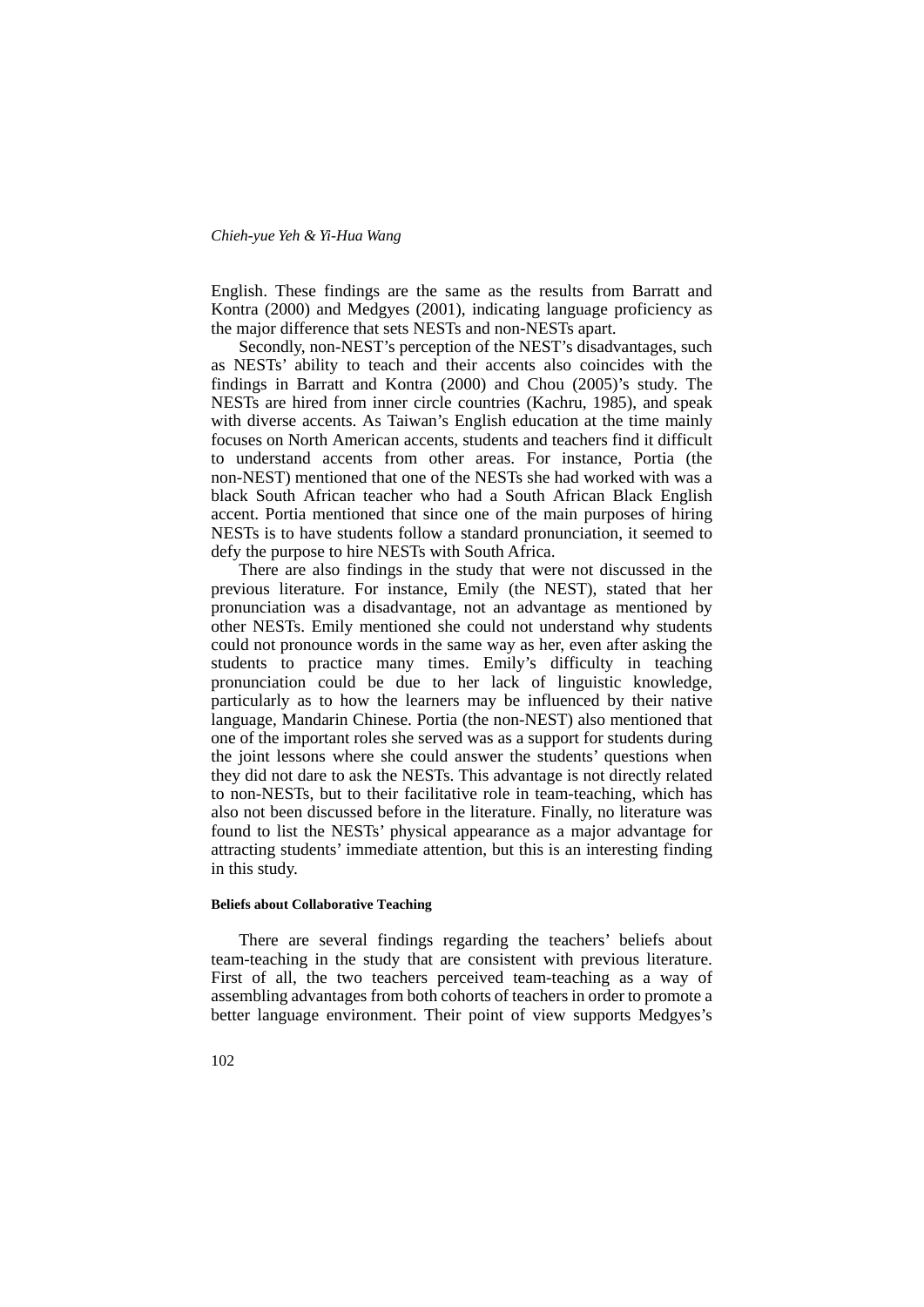(2001) concept of an ideal English learning environment where NESTs and Non-NESTS work together to complement each others' strengths and weaknesses.

Secondly, both teachers acknowledged the role of NESTs as the lead teachers and non-NESTs as supporting teachers, following the "team leader type" of model discussed by Cunningham (1960, as cited in Bailey et al., 1992). Though this arrangement may implicate that the teachers are of different status, both Emily and Portia mentioned that the labels only indicated the nature of their work, not their status. According to Emily, team-teaching should be "a balance of teaching" where both teachers maintain equal status, although it may appear that the NEST is taking the lead while the non-NEST is supporting the NEST. Emily used the imagery of wheels on a car to describe team teaching:

If one [wheel] isn't there, the car won't go smoothly. You've gotta make sure that things go smoothly in class. It can only work if both are equally involved in teaching. Even if one is taking the lead in teaching, the other one is doing other things to make teaching easier. Make sure the books are opened to the right page; the students are listening and not drawing pictures, little things like that.

On the other hand Portia stated, "I don't define myself as an assistant, but as playing a role supplementary to the NEST. They [NESTs] are the main focus during the team-teaching, since they are hired so that students can listen to a native speaker. I do some assistant work for them, but I don't define myself as an assistant. I don't think they define me as an assistant either." The two teachers' roles in the classroom were similar to those in Luo's (2005) research, where NESTs were the leaders and non-NESTs were the assistants in the joint lesson. It was observed that while the NEST was teaching, the non-NEST translated, demonstrated, elaborated and conducted sundry tasks. What is special here in the current study is that there is no status difference; both teachers regarded their roles as important support to student learning.

The next finding consistent with previous literature is "people factors" (Chou, 2005; Lan, 2007; Tsai, 2007), which both teachers believed determined successful team-teaching. Both listed adapting to a co-teacher's teaching style and having an easy-going personality as crucial conditions for success in collaboration. Overall, Emily emphasized the importance of the co-teacher's professional background, which could make or break the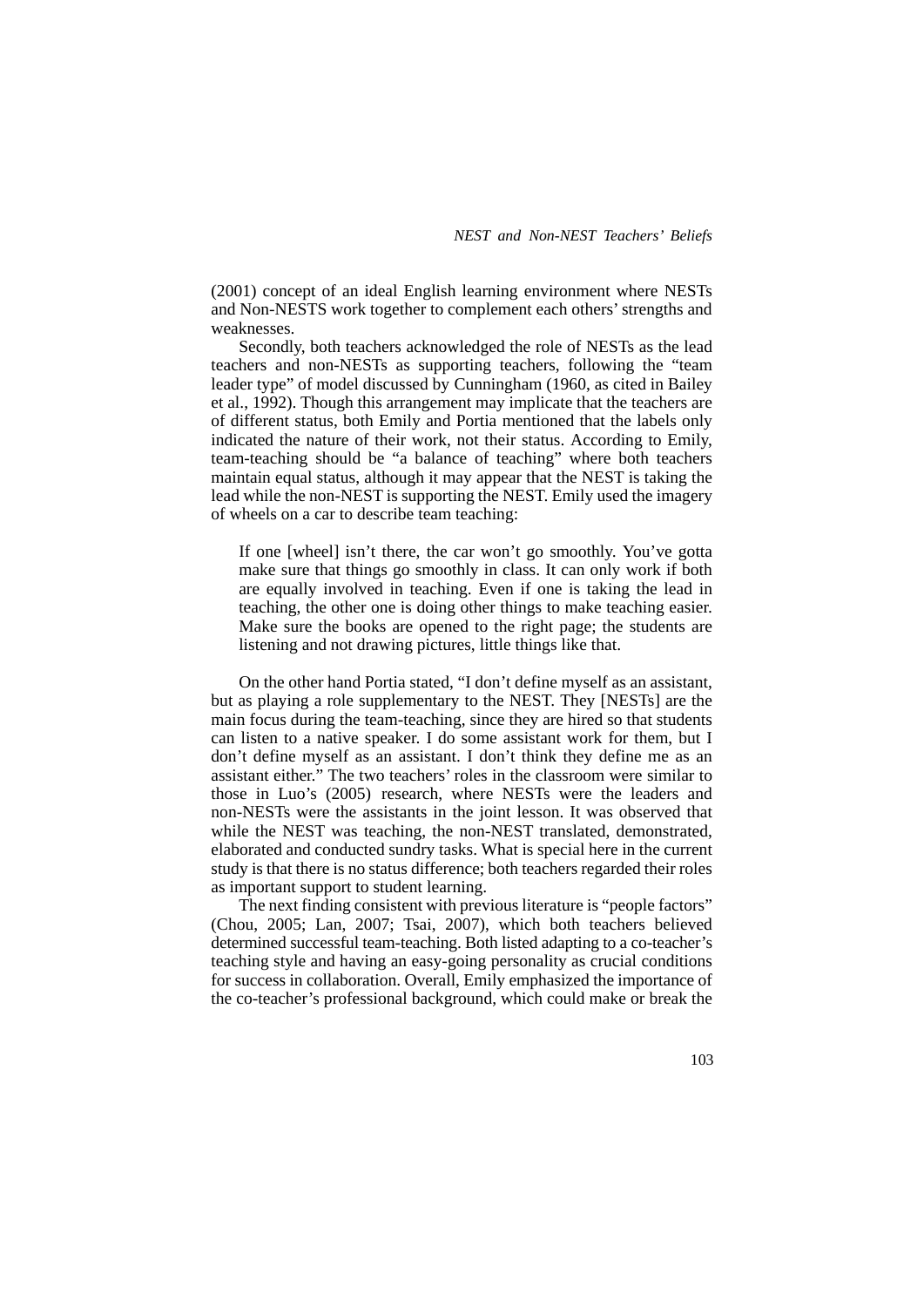lessons. She was once paired with a non-NEST music teacher, not an English teacher, for team-teaching. Emily asked this teacher to translate something in the class for the students, but it became evident that the translation was not sufficient work and her message did not get through to the students because the students still looked puzzled. Both Emily and Portia also agreed that it is important to establish a good work rapport and relationship with co-teachers—advice Oxford (2007) gave in her presentation on team-teaching. Thus, Emily suggested setting a schedule for regular and frequent lesson planning in order to improve the team-teaching, while Portia would invite some of her NEST friends to her house for meals. She would share with them her teaching experience and understanding of Taiwanese culture in an effort to help them become adjusted to their new teaching contexts. Indeed, learning from each other and enjoying the company of their co-teachers are on Buckley's (1999) list of the advantages of team-teaching.

The main inconsistency with previous studies is the teachers' perceptions of their roles. In this study, Emily was informed that she was hired to train the non-NESTs, while Portia thought she was filling in gaps in the NEST's teaching. The two teachers' conflicting expectations echo with the findings of the team-teaching model in Yi-Lan county, in Tsai and Tseng (2006)'s study, only here the NEST defined herself as a teaching assistant while the non-NEST looked to her counterpart for inspiration in teaching. Obviously, factors such as the context, the teaching content, students' proficiency and characteristics, and a teacher's personality and style, could all shape the team-teaching model. Each team-teaching experience is thus unique to the two team-teachers and their contexts. NESTs and non-NESTs are advised to engage in frequent discussions and experiment with the teaching model that works the best for themselves and their students.

#### **Beliefs about the English Language**

No literature has been found to compare a NEST and non-NESTs' beliefs on various aspects of English language; hence, the exploration in this study has generated some interesting findings. First of all, both teachers varied in their opinions about English language in their interviews, while their practice oftentimes contradicted their beliefs. Emily believed that English is important, but did not tell the students so explicitly; rather, she just asked students to work hard. On the other hand, Portia believed students should know the importance of learning English; she told students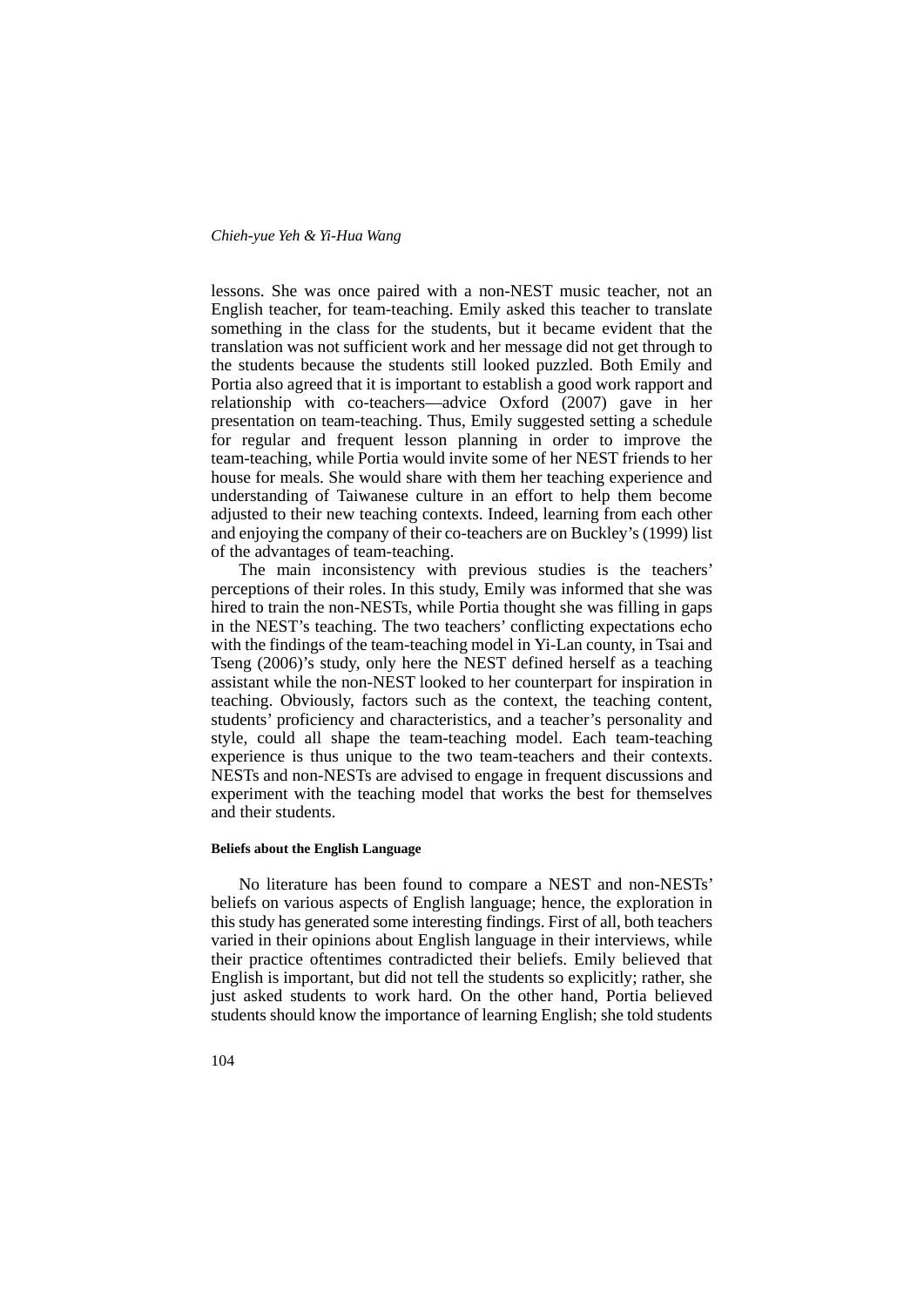explicitly that learning it was a way to increase their social and economic mobility. She believes that they should not be pushed by their parents to do their English homework, but must have the willingness to complete it by themselves. The hard work students put in will not go to waste, as eventually they will be able to reap the benefits of mastering a foreign language. Obviously, the non-NEST here was more willing to engage in "pat talks," or offer encouraging messages, than the non-NEST, which may reflect the general role expectations for a teacher in this culture.

In addition, the teachers also differed in their beliefs regarding the most important components of English to be learned. While Emily claimed the importance of vocabulary and grammar, Portia emphasized reading and writing. However, in Emily's lessons, sentence pattern practices occupied a larger proportion of her teaching hour, not vocabulary. In addition, even though she mentioned grammar, Emily rarely taught it in the joint class but left it to her co-teacher. A plausible explanation is that she might think that grammar rules would be much more easily explained and understood when elaborated in the students' first language, and that only the non-NEST could do so. As for Portia, her belief in writing was reflected in the homework assignments she gave to the students, while her belief regarding reading was actually about vocabulary. Portia was not aware of the importance of vocabulary she placed in her lessons. She would train students to get familiarized with the words before conducting drills since she believed that vocabulary was the building block of sentence structures. By so doing, students had the ability to create an infinite number of sentences through simply replacing the vocabulary in substitution drills. This was the teaching method Portia used most often in class.

Another interesting finding was that although NESTs are generally perceived to be the ones providing cultural information about the target-language (Barratt & Kontra, 2000; Reeves & Medgyes, 1994), in this study it was the non-NEST who supplied more cultural information. For instance, the lessons at the end of October shared the theme of Halloween, and it was Portia, the non-NEST, who explained to the students the origins of Halloween in the joint lesson. She also compared the Chinese ghost month with Halloween so students could understand the western holiday better. Portia indicated that her stay in the U.S was helpful as she had experienced North American culture first hand. When Emily was asked in a follow-up interview why she did not share more information about Halloween with the students, she explained that Halloween was not celebrated in South Africa. This incident reveals that the course content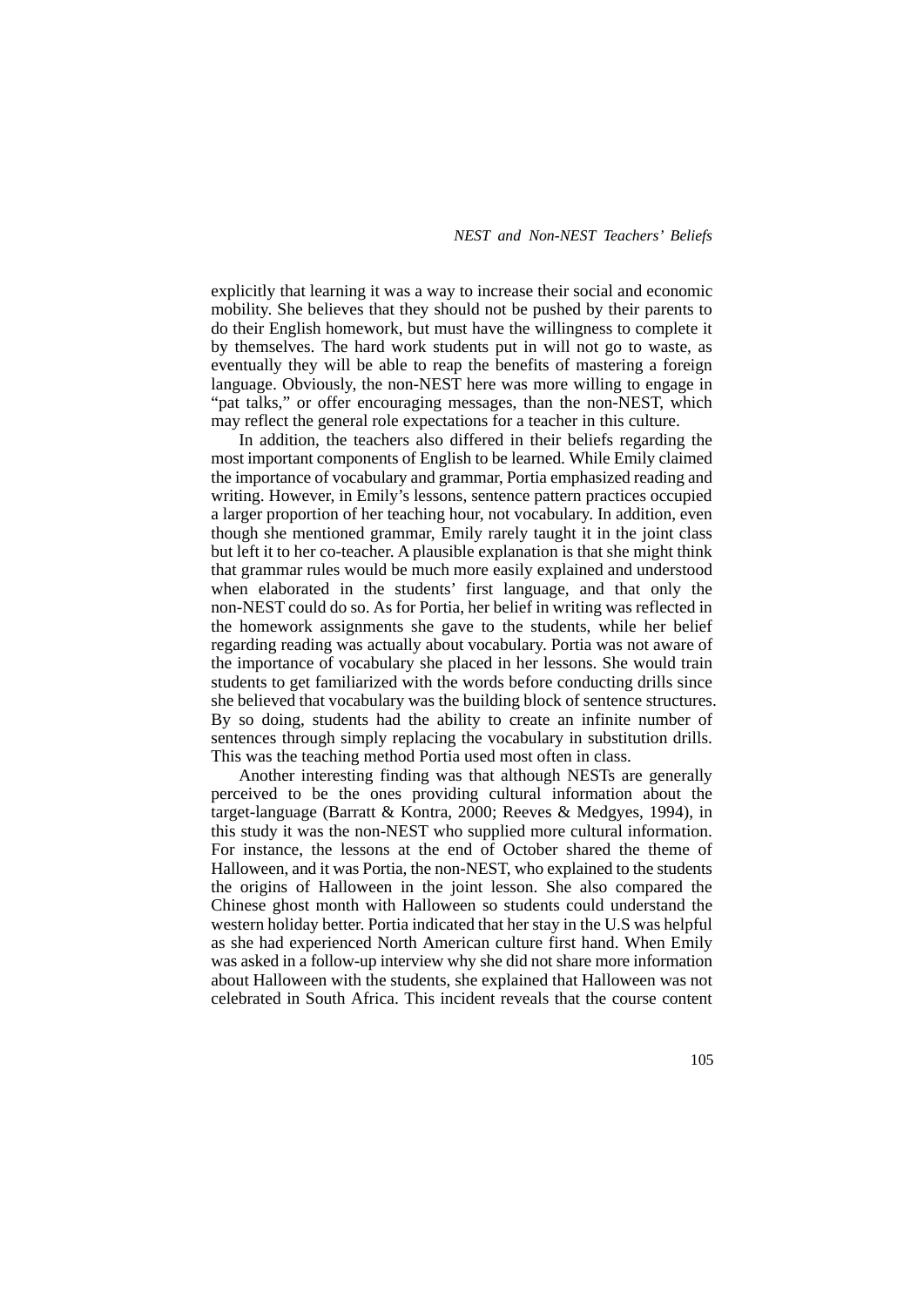may place too much emphasis on U.S. culture, leading to the misconception that all native English speakers would be familiar with Halloween, or the way in which it is celebrated in the U.S. Hiring teachers from other English-speaking countries of the world would have the benefit of expanding our world view.

#### **Beliefs about Language Learning and Learners**

As for beliefs about language learning and learners, there was no literature found to compare NESTs and non-NESTs beliefs in this area. In this study, both the NEST and non-NEST had similar beliefs regarding language learning and learners. First of all, they shared the same opinion that frequent practice of the language and immersing oneself in English surroundings would facilitate language learning. They also believed that a large number of drills for sentence structures, reading, and phonics should be included in their lessons. Secondly, both teachers mentioned that the disparity in students' language proficiency could hinder teaching, though Portia, the non-NEST, tended to emphasize the magnitude of this problem more. High achievers were in a beneficial cycle that upgraded their proficiency, while the low achievers or misbehaving students were in a detrimental cycle that reduced their desire to learn. Both teachers agreed that team-teaching was helpful to eliminate the gap. While Emily was teaching in front of the class, Portia would be walking around to make sure that students were following along. Both teachers also checked on the students' progress when activities were being conducted.

The one difference between the two teachers is in their thoughts on the problems commonly encountered by the students. Emily found writing and grammar to be the main obstacles for students. She believed that some aspects of writing, i.e., capitalization of letters, was difficult for the students because they are not commonly used in the Chinese language. In the classroom, Emily did point out common grammatical mistakes, when students were confused as to when to add the present progressive tense suffix "-ing." She would ask the students, "Do you say soccering?", and they replied no. Students had time in class to correct the mistakes on their worksheets in class. For Portia, she found that students often have difficulties in speaking, reading, and writing. To help the students conquer their fear of speaking, Portia mentioned that she would assign "little teachers," or students with better English proficiency, to work on a task with a weaker student. As for reading and writing problems, Portia mentioned that students understood individual sentences, but often had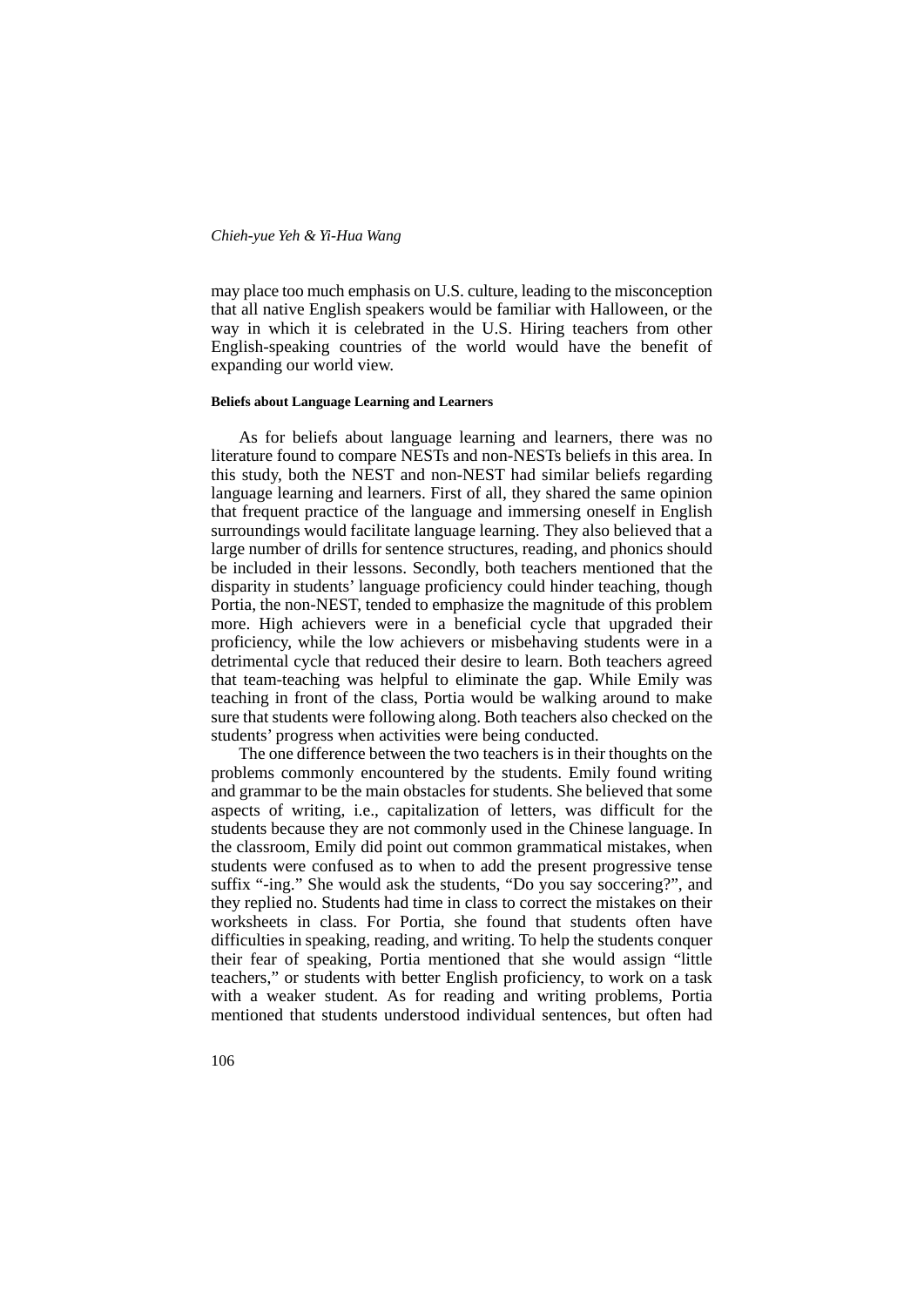problems grasping the main idea of a reading passage. Therefore, the teacher decided to use a more traditional approach, teaching them grammar concepts and using more drills. Another way that Portia used to improve the students' level of English was giving quizzes and exams which forced the students to study. Portia mentioned that the effects of the exams were visible, since students were doing better in exercises such as unscrambling sentences.

The result from analyzing the two teachers' response to Horwitz's (1987) inventory on teachers' beliefs about language learning (see Table 1) showed that the two teachers indeed share very similar beliefs, despite their different backgrounds. Since the answers were on a Likert-scale, they were put into four groups: "Same", in the case where the exact same degree of points are chosen, "similar", where there is only a one point difference in the scoring index (e.g., 1 vs 2, or 4 vs 5), "incomparable", where there is a neutral value in the scoring (e.g. 3 vs 5), and completely different, where the scores are two points different (e.g., 2 vs 4). In the category of foreign language aptitude, the teachers shared six "same", two "similar", and one "non-comparable" answer. In the section on learning and communication strategies, the teachers shared four "same" and two "different" answers. In the category of nature of language learning**,** the teachers showed two "similar", two "incomparable", and one "different" answer. In the section on difficulty of language learning, the teachers shared three "similar" and one "incomparable" answer. In total, the teachers had ten "same", seven "similar", four "incomparable", and three "different" answers. The similarities and differences between teachers' beliefs are discussed further in the next sections.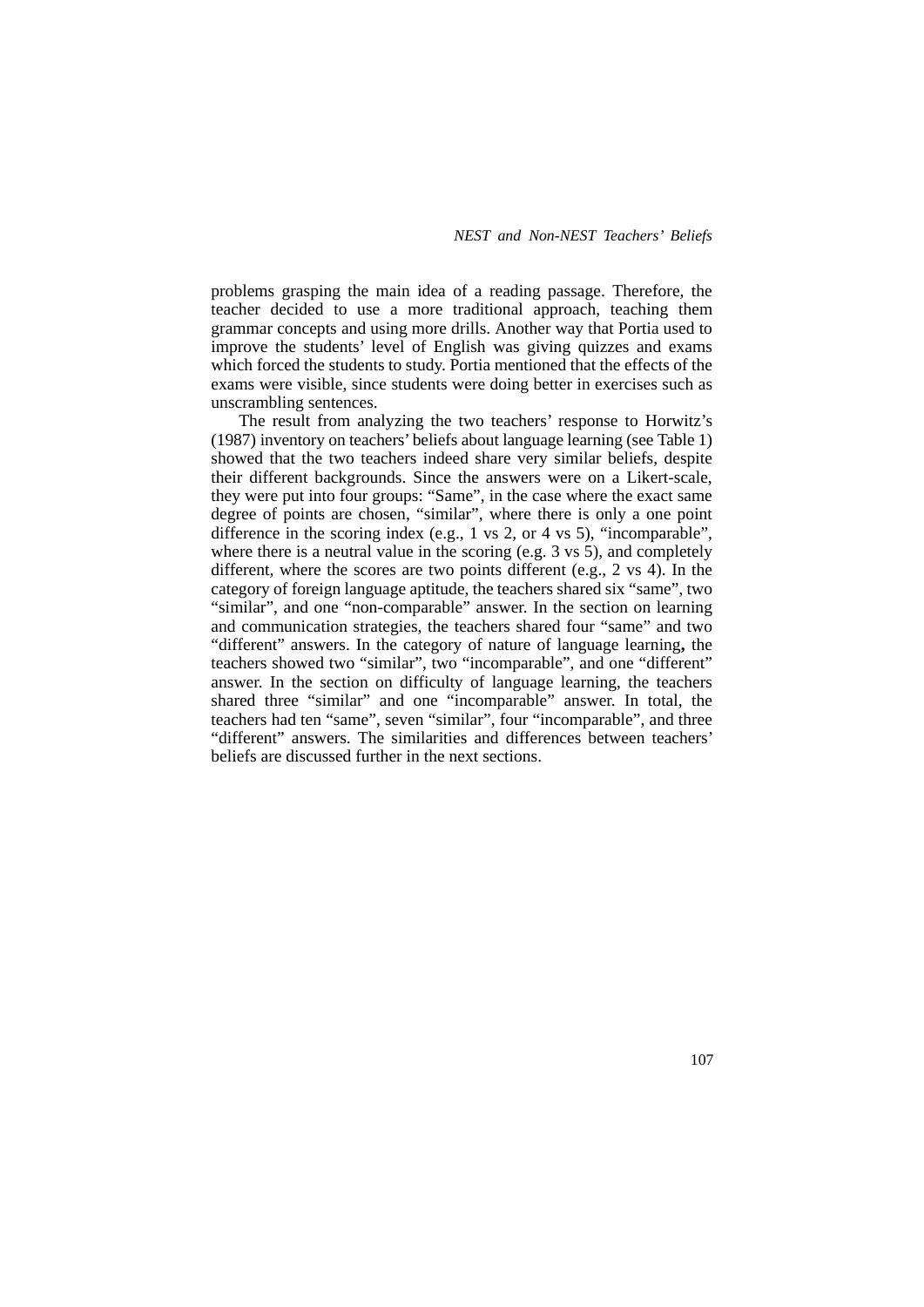| Table 1. | Teachers' Beliefs Inventory—Beliefs about Language Learning |  |  |  |
|----------|-------------------------------------------------------------|--|--|--|
|          |                                                             |  |  |  |
|          |                                                             |  |  |  |
|          |                                                             |  |  |  |

| Category Original No. |    | <b>Statements</b>                                                                                                            |                |                  | <b>Scoring Index</b> |                          |               |
|-----------------------|----|------------------------------------------------------------------------------------------------------------------------------|----------------|------------------|----------------------|--------------------------|---------------|
| Foreign               |    | It is easier for children than adults to learn a foreign language.                                                           |                |                  |                      | 4                        |               |
| Language              | 2  | Some people have a special ability for learning foreign languages.                                                           |                | $\mathfrak{D}$   | 3                    | 4                        | $\frac{5}{5}$ |
| Aptitude              | 3  | Some languages are easier to learn than others.                                                                              |                | 2                | 3                    | 4                        |               |
|                       | 4  | People from my country are good at learning foreign languages.                                                               |                | $\mathfrak{2}$   | $\overline{3}$       | $\overline{\mathcal{L}}$ | 5             |
|                       | 8  | It is easier for someone who already speaks a foreign language to learn<br>another one.                                      |                | $\mathfrak{D}$   | 3                    | $\overline{\mathcal{A}}$ | 5             |
|                       | 9  | People who are good at mathematics or science are not good at learning a<br>foreign language.                                | 1              | $\overline{c}$   | 3                    | 4                        |               |
|                       | 13 | Women are better than men at learning foreign languages.                                                                     |                | 2                |                      |                          | 5             |
|                       | 19 | People who speak more than one language are very intelligent.                                                                |                | $\overline{2}$   | $rac{3}{3}$          | $\frac{4}{4}$            | 5             |
|                       | 20 | Everyone can learn to speak a foreign language.                                                                              |                | $\overline{2}$   | 3                    |                          | 5             |
| Learning              | 5  | It is important to speak English with excellent pronunciation.                                                               |                | 2                | 3                    | 4                        | 5             |
| and Com-              |    | You shouldn't say anything in English until you can say it correctly.                                                        | $\overline{1}$ | $\boldsymbol{2}$ | 3                    | 4                        | 5             |
| munication            | 12 | It is important to repeat and practice a lot.                                                                                |                | $\overline{2}$   | 3                    | $\frac{4}{4}$            | 5             |
| <b>Strategies</b>     | 14 | If beginning students are permitted to make errors in English, it will be<br>difficult for them to speak correctly later on. |                | $\overline{2}$   | 3                    |                          |               |
|                       | 17 | It is important to practice with cassette tapes/ CDs.                                                                        |                | 2                | 3                    | $\overline{A}$           |               |

108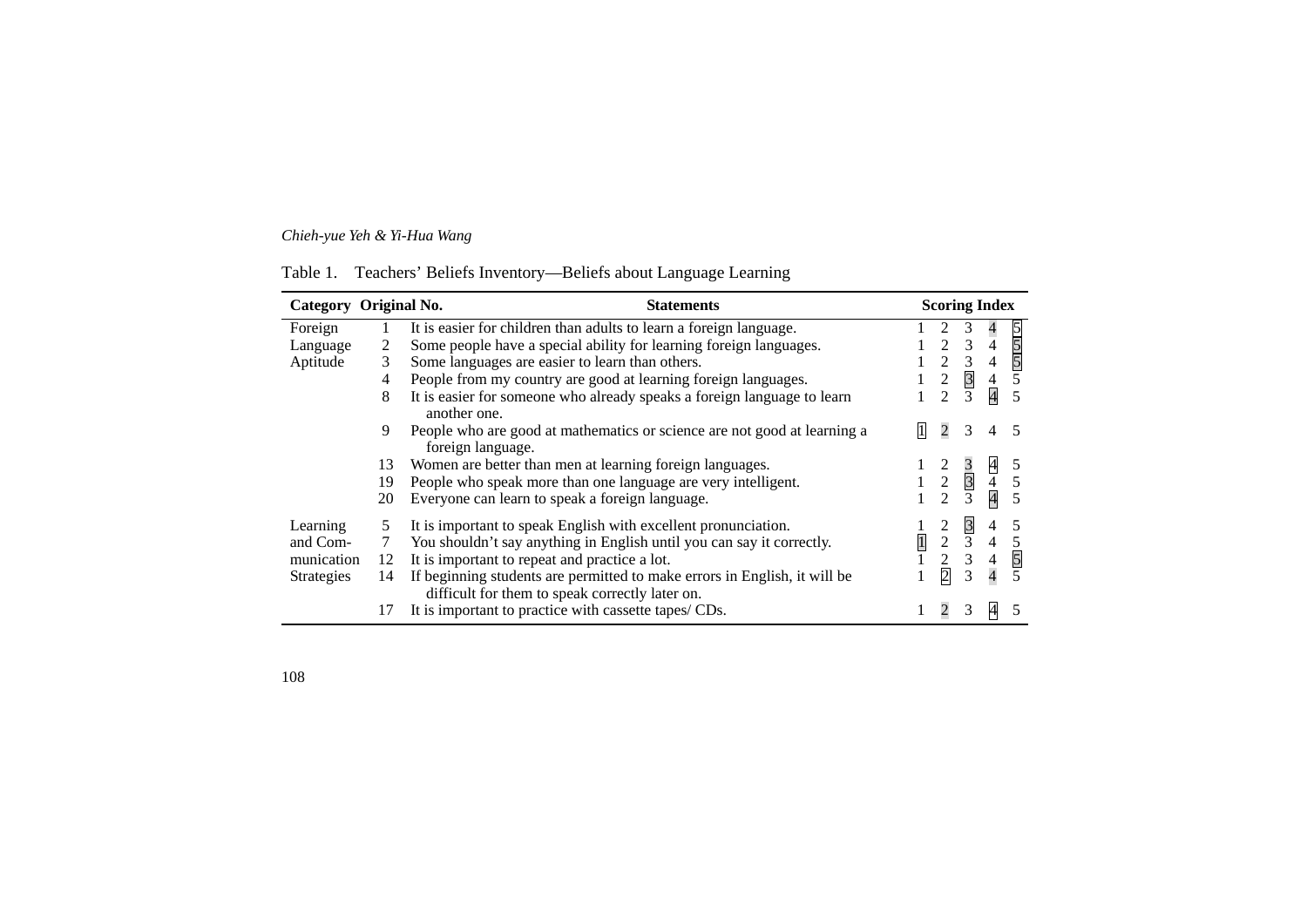*NEST and Non-NEST Teachers' Beliefs* 

Table 1. (Continued)

| Category Original No.     |    | <b>Statements</b>                                                                                                                                                                                                                                | <b>Scoring Index</b> |                                                                                         |               |               |     |
|---------------------------|----|--------------------------------------------------------------------------------------------------------------------------------------------------------------------------------------------------------------------------------------------------|----------------------|-----------------------------------------------------------------------------------------|---------------|---------------|-----|
| The Nature<br>of Language | 6  | It is necessary to know about English-speaking cultures in order to speak<br>English.                                                                                                                                                            |                      | $\overline{2}$                                                                          | 3             |               | 4 5 |
| Learning                  | 10 | It is best to learn English in an English-speaking country.                                                                                                                                                                                      |                      | $\begin{array}{ccc} 2 & 3 & 4 \\ \hline 2 & 3 & 4 \end{array}$                          |               |               |     |
|                           | 11 | The most important part of learning a foreign language is learning vocabulary<br>words.                                                                                                                                                          | $\mathbf{1}$         |                                                                                         |               |               |     |
|                           | 15 | The most important part of learning a foreign language is learning the grammar.                                                                                                                                                                  |                      |                                                                                         | $\frac{3}{3}$ |               |     |
|                           | 18 | Learning a foreign language is different than learning other academic subjects.                                                                                                                                                                  |                      | $\frac{2}{2}$                                                                           |               | $\frac{4}{4}$ |     |
| The Diffi-                | 16 | It is easier to speak than understand a foreign language.                                                                                                                                                                                        |                      | $\begin{array}{ccccccccc}\n1 & 2 & 3 & 4 & 5 \\ \hline\n1 & 2 & 3 & 4 & 5\n\end{array}$ |               |               |     |
| culties in                | 21 | It is easier to read and write English than to speak and understand it.                                                                                                                                                                          |                      |                                                                                         |               |               |     |
| Language                  | 22 | English is:                                                                                                                                                                                                                                      |                      |                                                                                         |               |               |     |
| Learning                  |    | (b) A difficult language<br>(a) A very difficult language<br>$(c)$ A language of medium difficulty<br>(d) An easy language<br>(e) A very easy language                                                                                           |                      |                                                                                         |               |               |     |
|                           | 23 | If someone spent one hour a day learning a language, how long would it take<br>them to speak the language very well?<br>$(c)$ 3-5 years<br>(a) Less than a year (b) $1-2$ years<br>(d) 5-10 years (e) You can learn a language in one hour a day |                      |                                                                                         |               |               |     |

*Note*. Scoring index: 1=Strongly agree; 2=Agree; 3=Neutral; 4=Disagree; 5=Strongly disagree. Emily (NEST)'s answers are shaded; Portia (non-NEST)'s answers are boxed; Same answers from both teachers are shaded and boxed.

109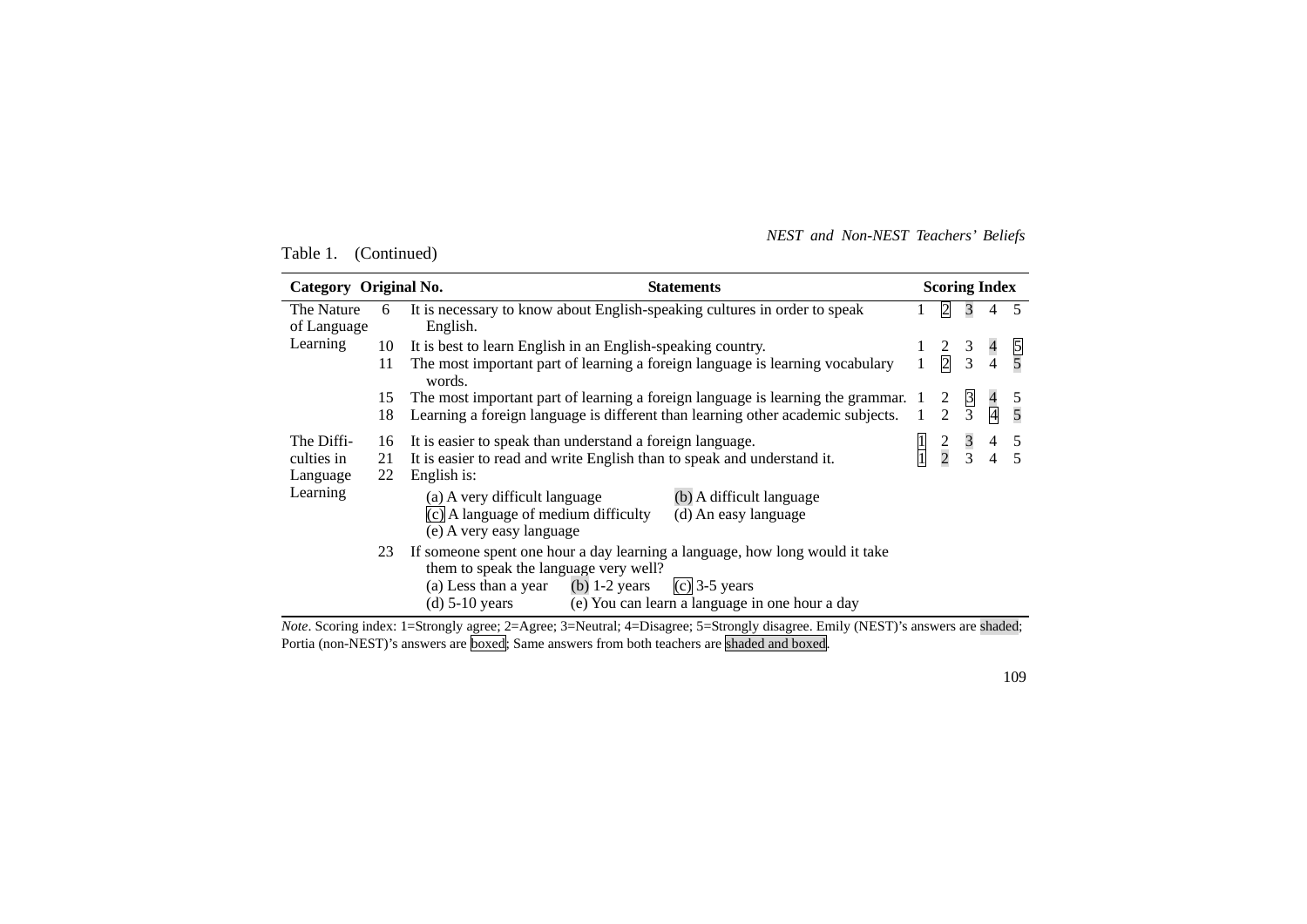#### **Beliefs about English Teaching, with an Emphasis on Sentence Structures**

As to beliefs about English teaching and emphasis on sentence structures, the teachers had different views about the language teaching approaches they used, but not all of their beliefs were reflected in the lessons.

In her response to Johnson's inventory, Emily chose three skill-based statements, one rule-based statement, and one function statement (see Table 2). For instance, Emily's choice of Statement Twelve, "Language can be described as a set of behaviors which are mastered through lots of drills and practice with the language patterns of native speakers" fully illustrated the importance of using repetition and memorization in class. In practice, Emily's teaching did in fact show plenty of instances of the skill-based approach. Emily used mainly substitution drills, for teaching sentence structures, with question-and-answer drills and chain drills. This finding is unlike that of the results in Reeves and Medgyes' (1994) study, where NESTs were perceived as using function-based approaches. This situation could be possibly due to the influence Portia had on Emily, as Portia favored a skill-based approach.

As for Portia, her responses to the inventory were different from her interview responses. In the inventory, it showed that she chose two function-based statements, two rule-based statements, and one skill-based statement. In interviews, she mentioned that she is taking a very traditional approach in her teaching, using many drills and grammar explanations as a means to strengthen the foundation of the students' English. In practice, Portia's lessons showed more of a skill-based approach because of the many types of drills she used, and some emphasis on a rule-based approach in her use of explanations of language structure. Substitution is emphasized because students could see how new sentences are created by simply replacing the vocabulary. Plenty of grammar rules were also explained in team-teaching and individual classes as well. Portia's beliefs showed that her preferences were for function-based and rule-based approaches, which resounded with the findings in Reeves and Medgyes' (1994) study. Since non-NESTs often have more insight into explicit language knowledge and are able to speak the students' first language (Arva & Medgyes, 2000), it is natural that grammar teaching is left to non-NESTs in the joint lessons.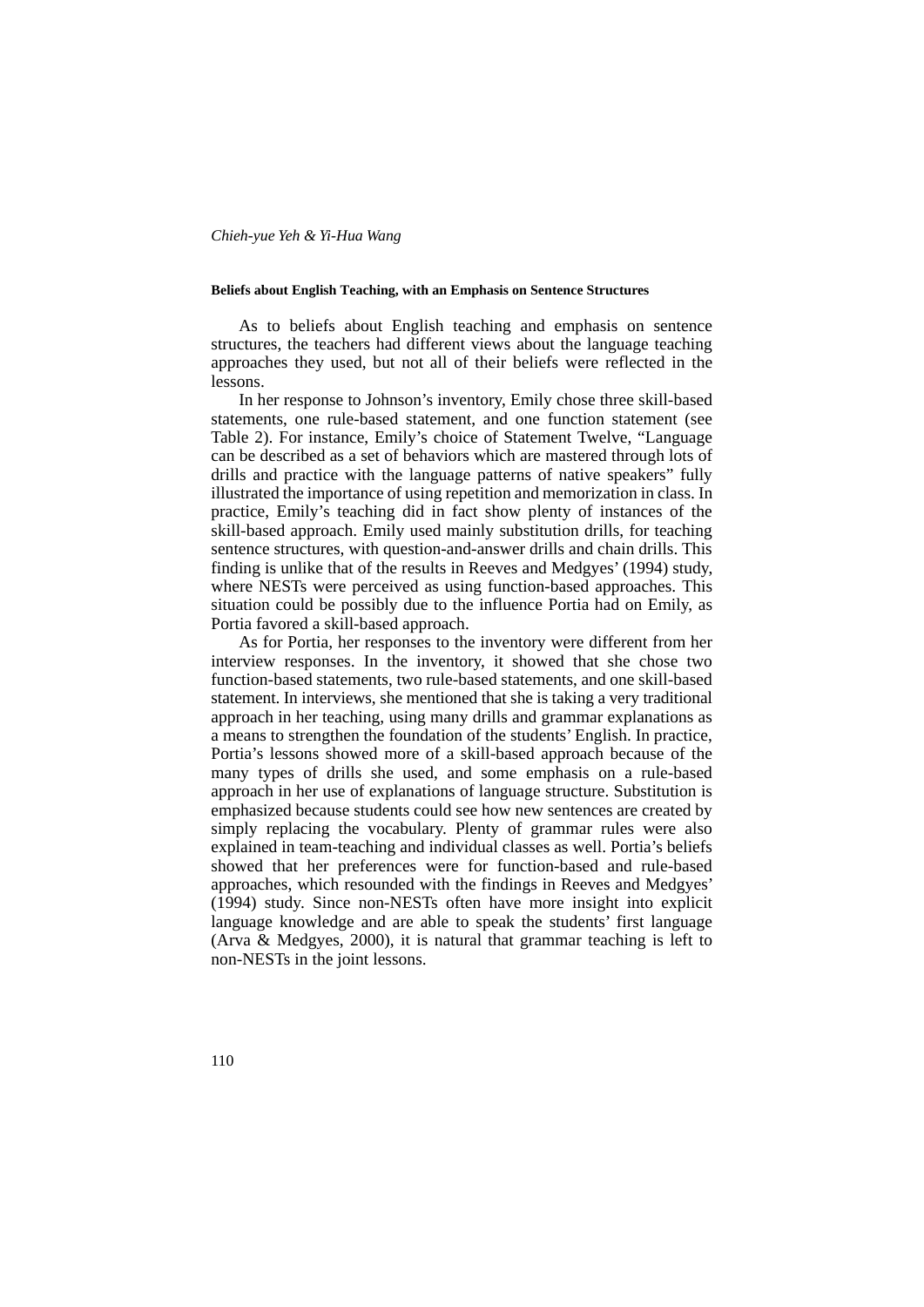## *NEST and Non-NEST Teachers' Beliefs*

| <b>Responses</b> | <b>Approaches</b> |                | <b>Item No. Shared by</b><br><b>both Teachers</b> | <b>Statement</b>                                                                                                                                                                  |
|------------------|-------------------|----------------|---------------------------------------------------|-----------------------------------------------------------------------------------------------------------------------------------------------------------------------------------|
| Emily's          | Function-based    | $\overline{2}$ | $\overline{Y}$                                    | As long as ESL/EFL students understand what they are                                                                                                                              |
| (NEST)           |                   |                |                                                   | saying, they are actually learning the language.                                                                                                                                  |
| Responses        | Rule-based        | <u>11</u>      | $\underline{Y}$                                   | It is important to provide clear, frequent, precise                                                                                                                               |
|                  |                   |                |                                                   | presentations of grammatical structures during                                                                                                                                    |
|                  |                   |                |                                                   | English language instruction.                                                                                                                                                     |
|                  | Skill-based       | 6              | N                                                 | When ESL/EFL students make oral errors, it usually<br>helps them to provide them with lots of oral practice<br>with the language patterns which seem to cause them<br>difficulty. |
|                  | Skill-based       | 12             | N                                                 | Language can be described as a set of behaviors which<br>are mastered through lots of drill and practice with the<br>language patterns of native speakers.                        |
|                  | Skill-based       | 14             | $\mathbf Y$                                       | ESL/EFL students usually need to master some of the<br>basic listening and speaking skills before they can<br>begin to read and write.                                            |

# Table 2. Approaches to ESL Instruction

111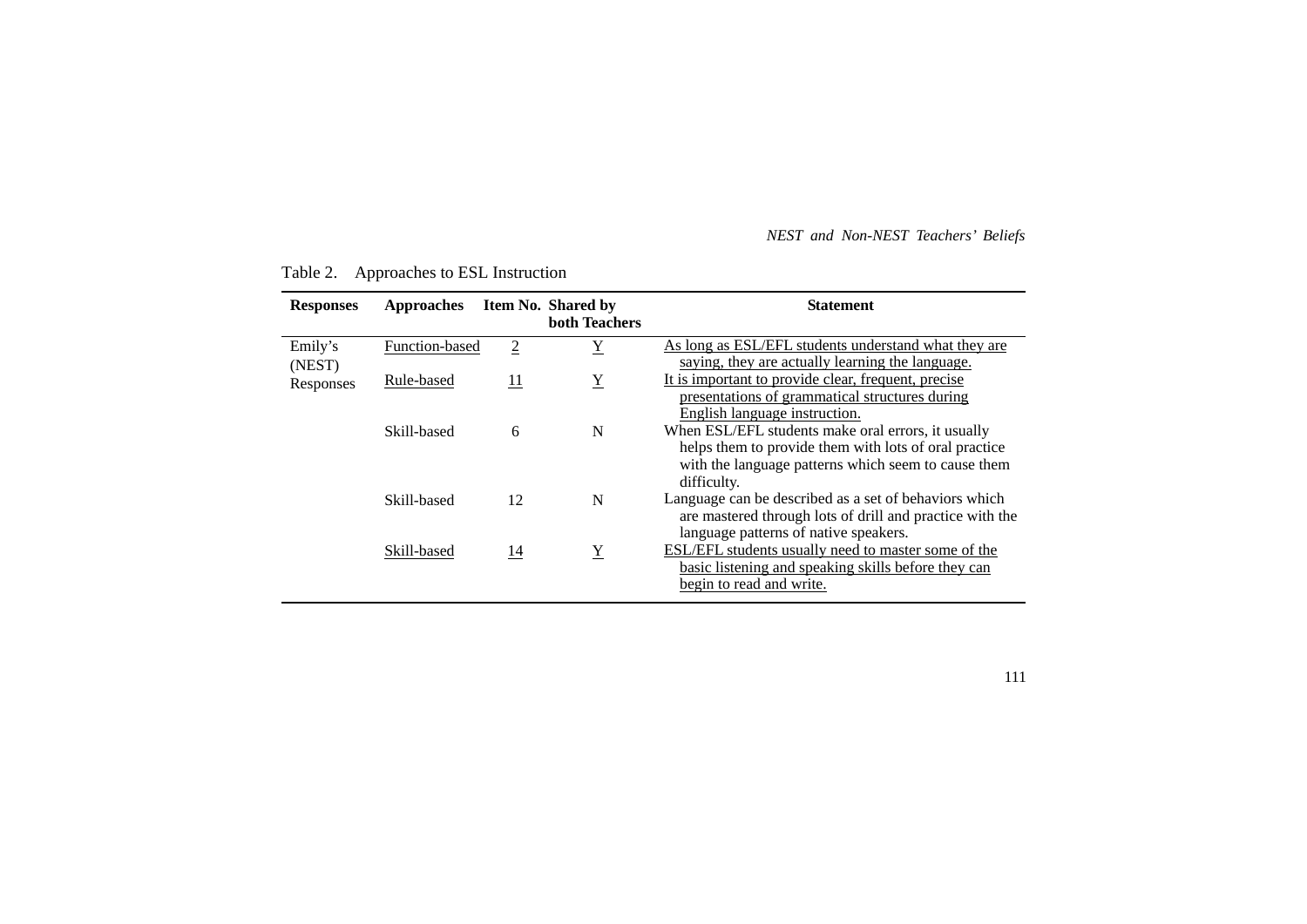Table 2. (Continued)

| <b>Responses</b>         | <b>Approaches</b> |                | Item No. Shared by<br><b>both Teachers</b> | <b>Statement</b>                                                                                                                                      |
|--------------------------|-------------------|----------------|--------------------------------------------|-------------------------------------------------------------------------------------------------------------------------------------------------------|
| Portia's<br>$non-NEST$ ) | Function-based    | $\overline{2}$ | $\overline{\text{Y}}$                      | As long as ESL/EFL students understand what they are<br>saying, they are actually learning the language.                                              |
| Responses                | Function-based    |                | N                                          | Language can be thought of as meaningful<br>communication and is learned subconsciously in<br>non-academic, social situations.                        |
|                          | Rule-based        | 8              | N                                          | If ESL/EFL students understand some of the basic<br>grammatical rules of the language, they can usually<br>create lots of new sentences on their own. |
|                          | Rule-based        | 11             | $\underline{Y}$                            | It is important to provide clear, frequent, precise<br>presentations of grammatical structures during<br>English language instruction.                |
|                          | Skill-based       | 14             | $\underline{Y}$                            | ESL/EFL students usually need to master some of the<br>basic listening and speaking skills before they can<br>begin to read and write.                |

*Note*. The underlined statements represent the same statements chosen by both teachers.

112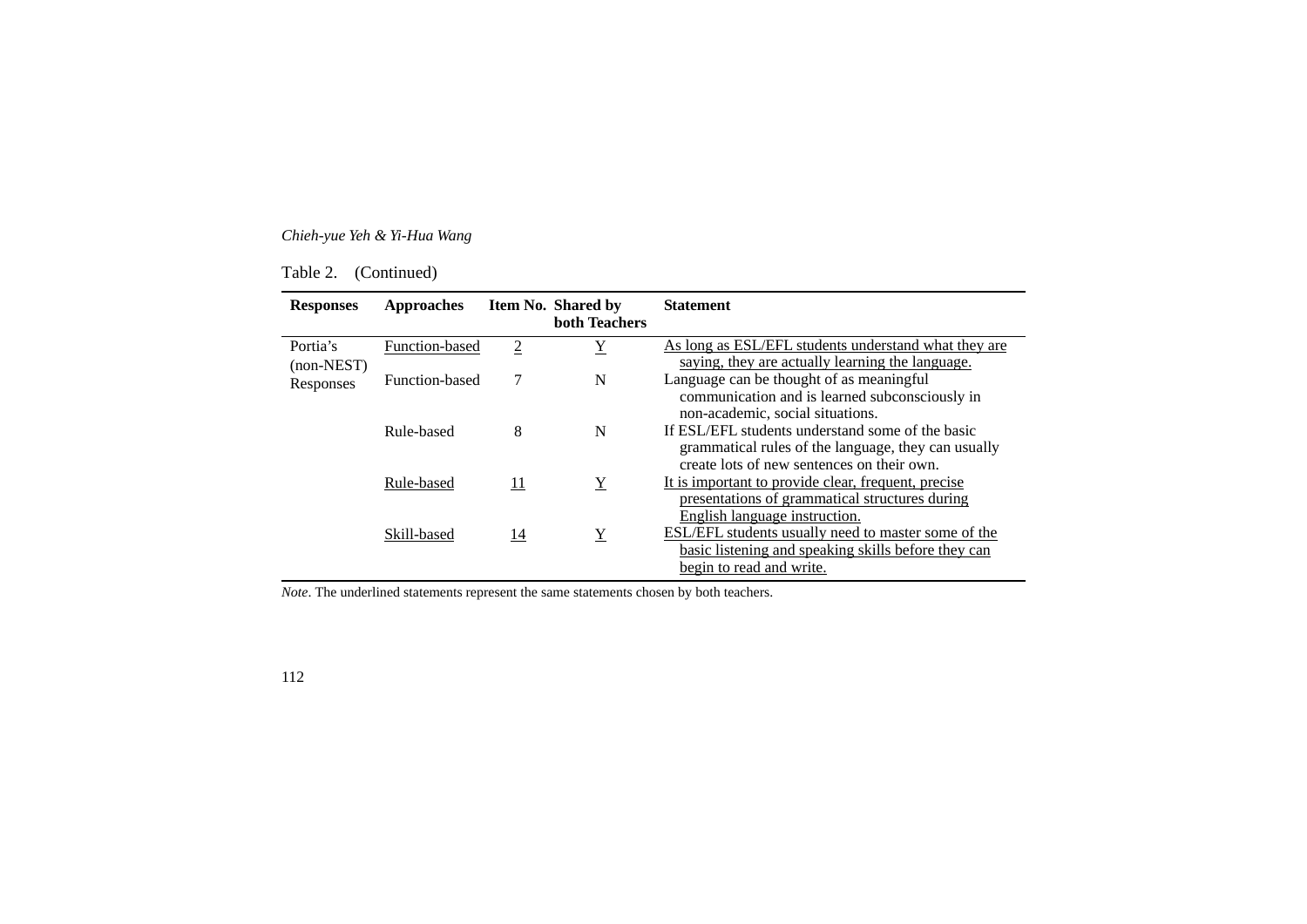#### **CONCLUSION**

The present study examined a team-teaching NEST's and non-NEST's beliefs about native and non-native English speaker issues, team-teaching, the English language, language learning and learners, and English language teaching with an emphasis on sentence structures. In terms of their beliefs about their roles to play in the classroom, Emily, the NEST, saw herself as a leader, facilitator and even a trainer, and it was evident that she was the one in the center of the classroom, taking control of the lesson. Meanwhile, Portia, the non-NEST, saw herself as a facilitator to the students, thereby taking up an assistant type of work, such as translation, demonstration, and eventually providing students with individual help. With regard to the beliefs of the English language and the teachers' perceptions of what were the most important aspects to be mastered in English, both teachers stated that all aspects were important. However, in classroom activities, Emily, the NEST, practiced many sentence structure drills, and left grammatical explanations to her co-teacher. Portia emphasized vocabulary by using quizzes, drills, and games. Since the teachers were under a constraint of forty minutes per period, two periods for a class, a week they eventually focused on what they believed students needed the most practice on. Both teachers agreed that being immersed in an all-English environment would be most helpful to them in learning the language. In their classes, most activities were carried out in drills, with substitution drills for sentence structures and repetition drills for vocabulary. Once again, the teachers chose what they believed to be the most effective method, under the constraints of limited time and a large amount of content.

In regard to beliefs about teaching, both teachers showed consistency in their behavior in some areas, while contradictions in others. When interviewed about their perception of the qualities of a good teacher, both teachers believed that enjoying teaching is the main characteristic. In practice, Emily interacted with students outside the class, talking to them, playing games with them, along with providing individual assistance in class. Portia used humor, making funny comments about the stories in the textbook to make her students laugh frequently in class.

As to their beliefs about the main approaches to teaching, Emily showed a tendency towards a skill-based approach in her inventory and interview answers. In her classes, she took up a rule-based approach, using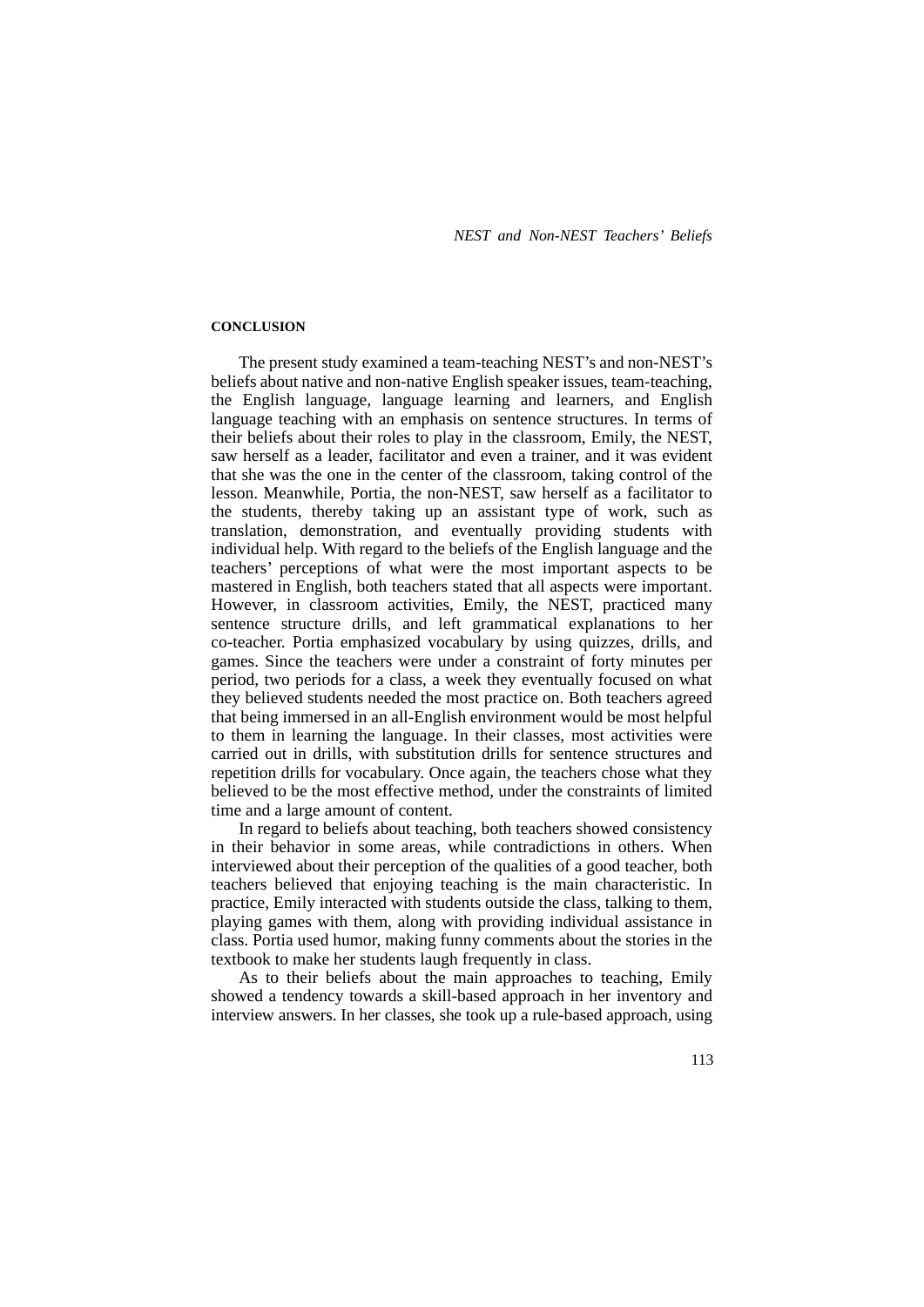substitution drills, chain drills, and question-and-answer drills to teach sentence structures. For Portia, there was an inconsistency between her beliefs and practices. While her interview and inventory answers showed a preference for function and rule-based approaches, her interview answers leaned towards a skill-based one. In practice, evidence of a rule-based approach, such as substitution drills, was prevalent.

Overall, even though the two teachers thought they believed in a certain tenet of teaching practice, they actually did not execute the practice in full in their lessons, mainly because of the numerous constraints that they worked under. From the teachers' answers to interview questions or questionnaires, we may conclude that sharing the same beliefs may lead to better cooperation in team-teaching. Even if the teachers do not see eye to eye, they can still work well together, as long as their personalities are compatible with each other. Having different beliefs is actually an advantage, since it stimulates discussion and learning between the teachers. Their team-teaching models would differ depending on the variables in the context.

Based on the results of this study, several suggestions could be made to policy makers and teachers in order to improve the quality of teaching. Policy makers are advised to consider offering NESTs and non-NESTs mandatory training courses targeting two areas in particular: foreign language teaching (e.g., TESOL courses) and team-teaching. Although NESTs and non-NESTs may have received some training prior to team-teaching, it would still be helpful to have the two cohorts of teachers take the same required courses. Since not every teacher is an English language teaching major, TESOL courses would help teachers improve their practice and understand their students better. Courses on contrastive analysis between Mandarin and English would help teachers gain insight into how the students' first language influences the learning of the foreign language so that teachers would be able to spot and target students' common mistakes. Take pronunciation as an example, Taiwanese students often have problems trying to pronounce the "th" sound, which does not exist in Mandarin. If NESTs do not know that fact, they might think that their teaching method or the students' lack of proficiency is the source of the problem, and not the language item itself. Teachers would be better able to understand and help students with their language learning difficulties by being equipped with knowledge of the differences between the two languages. Moreover, there is a need for NESTs to become informed about the educational system in Taiwan, including, for instance,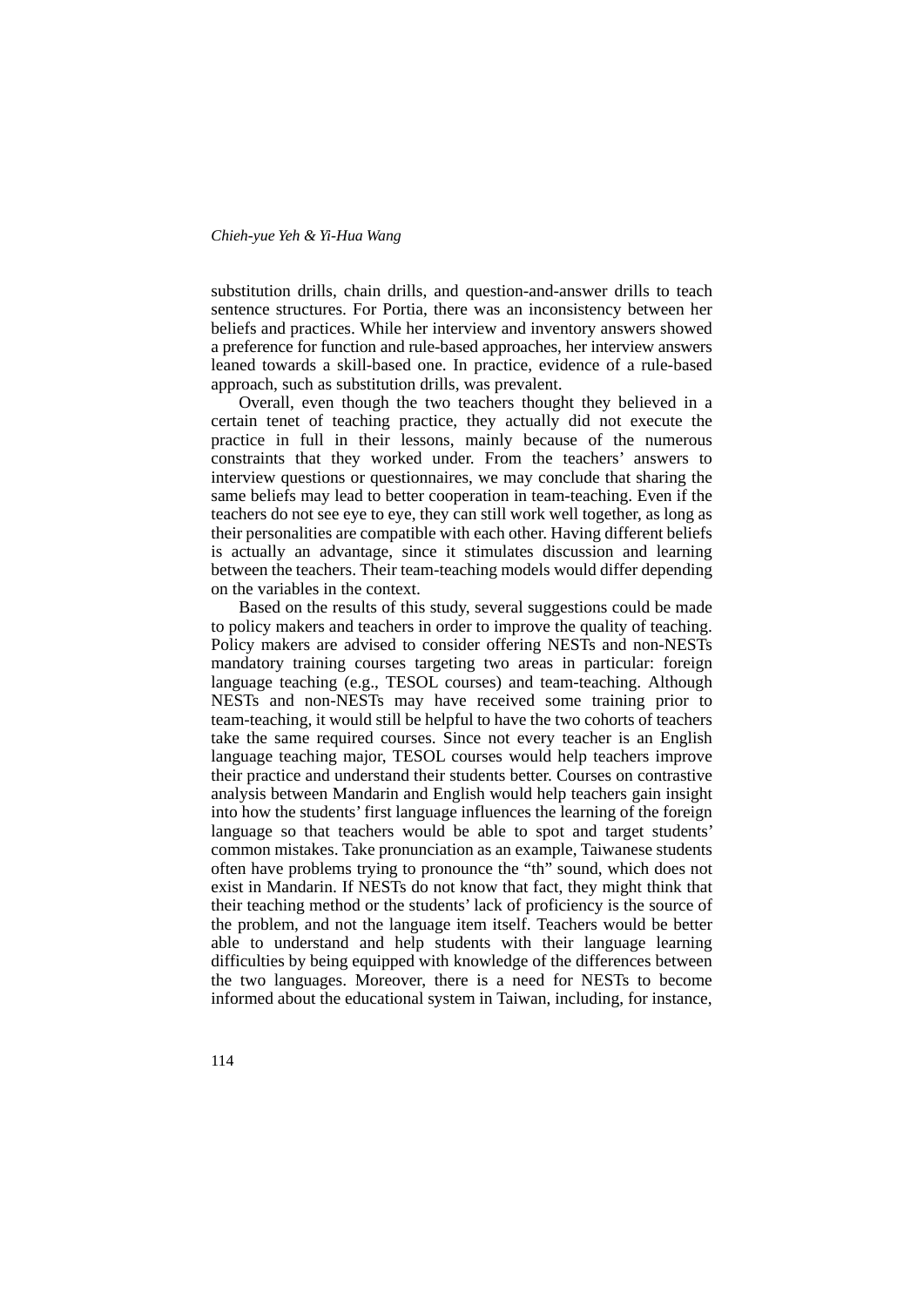the expectations for students' English proficiency at every grade level. The more teachers know of what is expected of their students, the more likely they will know how to plan their lessons best.

Next, teachers need to develop some understanding about team work and team-teaching, especially in terms of ways to work together in order to elicit the optimal effects of team-teaching. There is no fixed formula as to the best team-teaching model as it depends on such factors as the co-teachers' personality, teaching style, expectations, students' proficiency level and discipline, and the teaching context. It would be helpful for teachers to discuss with each other what they feel to be most important for the students and to try out different team-teaching models and see what works best for the teachers themselves. For instance, if the main problem the teachers encounter is that students are at different proficiency levels, teachers may feel it pertinent to accommodate the student's needs by giving individual assistance. Hence, more activities should be designed for use in the joint lesson that allow the teachers to instruct the students individually. On the other hand, if students have the same proficiency level, teachers could try splitting the class into half for each activity planned. Such a team teaching model would give both the NEST and the non-NEST the role of a lead teacher at different class times, eliminating the impression of a difference in one status of the teachers which might be detrimental to team-teaching.

As for teachers, it is important that they establish a good rapport with their co-teachers, communicate openly, adapt to each others' teaching styles, and have periodic meetings to discuss their lessons. NESTs and non-NESTs could build friendly relationships by such social activities as having meals together, helping each other out (not necessarily school-related), or simply spending time to get to know each other. The better the teachers get along, the better they will be at team-teaching, as Emily's and Portia's experiences have revealed. Teachers should also openly discuss any issues with their co-teachers whenever they feel it necessary. A lack of communication could lead to misunderstanding and create a rift in the teachers' rapport. Finally, it would be ideal if all the English teachers in the same school hold periodic meetings to discuss their lessons and planning. The meetings would provide opportunities to plan lessons together, share experiences, solve problems or meet challenges, and jointly complete tasks. The more teachers interact, the more they know of each others' teaching beliefs and about each other; all of these experiences and understanding would help team-teaching.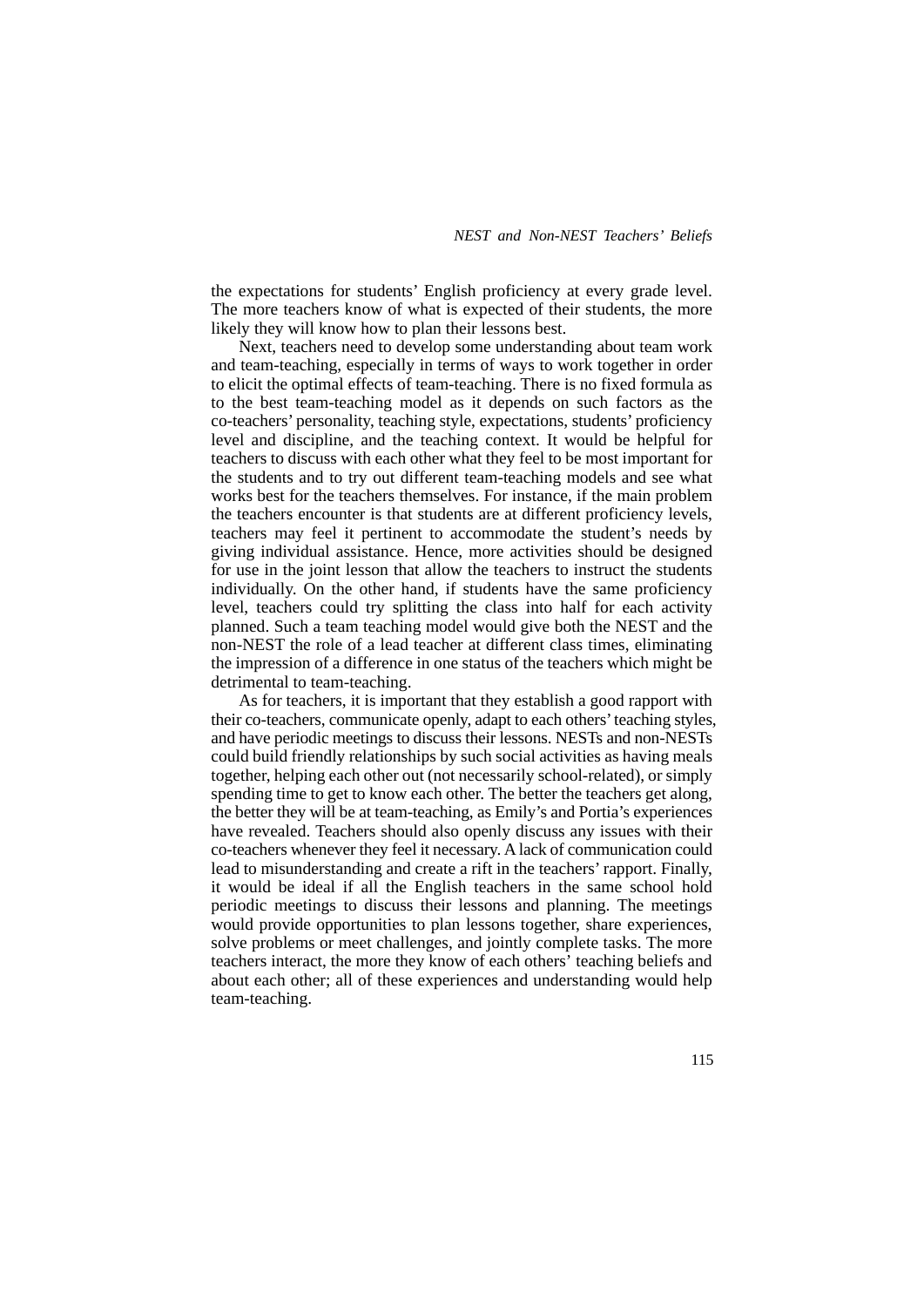There are three limitations to this study on the beliefs and classroom practice of a team-teaching NEST and non-NEST. Firstly, due to scheduling conflicts, the researcher was unable to observe the team-teaching model of a single class. Instead, team-teaching sessions of one class and individual sessions of another class were observed. There would have been greater consistency had the progress of the same classes followed. Nevertheless, an advantage did emerge from the compromise made: it was possible to compare how the NEST and non-NEST differ in presenting the same content to their classes. In addition, because several lessons were canceled, sometimes at the last minute, it was not possible to video record as many lessons as originally planned. It would have been better to conduct classroom observations at the beginning of the semester in order to reduce the risk of the opportunity to make such observations being lost due to classes being canceled. In response to the limitations mentioned above, the researcher suggests the following directions for future study.

- 1. The team-teaching model of at least one class should be observed for at least a complete semester. Researchers would have to observe the same class twice a week, with a team-teaching English lesson in one class and an individual lesson taught by the non-NEST in other class.
- 2. Research could be conducted into the different variables associated with team-teaching teachers, such as length of team-teaching experience, qualifications (TESOL degree versus non-TESOL degrees), gender, and other factors.
- 3. A survey of students' opinions on team-teaching would also be interesting, and the results could be compared with the teachers' perceptions. The students' views of the roles of NESTs and non-NESTs may be different from the teachers' own perceptions.
- 4. Other areas of NEST and non-NEST teachers' beliefs could also be investigated. Moreover, beliefs of NESTs and non-NESTs teaching at different education levels (junior high and senior high) could also be compared.

Despite the limitations, this study has reached the goal of developing a deeper understanding of team-teaching experiences of NESTs and non-NESTs. One can expect that proficiency in English will remain part of the aspirations for our youngsters to aid them in seeking a better future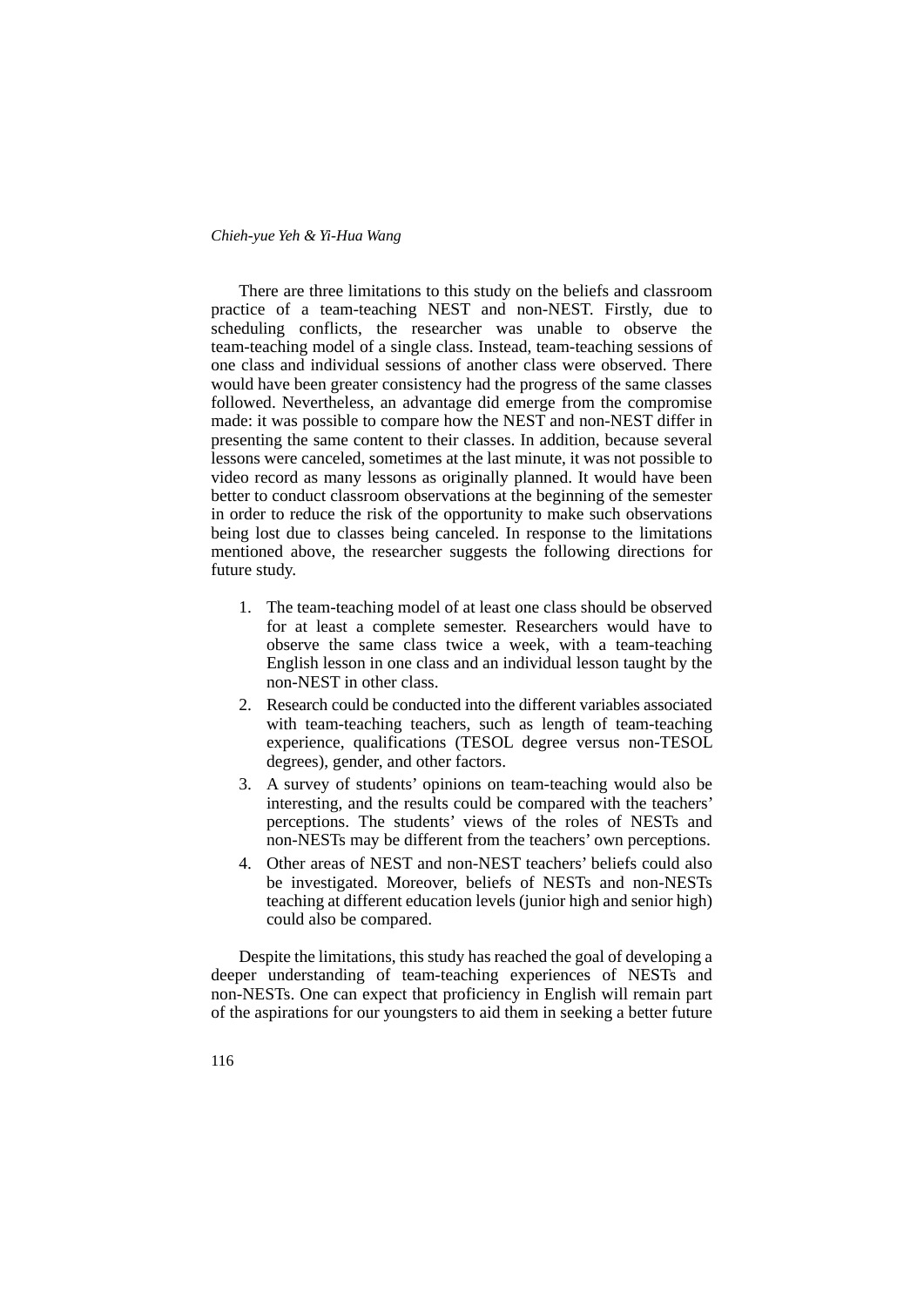*NEST and Non-NEST Teachers' Beliefs* 

and that many more NESTs will arrive in our schools to help provide English education. The authors' wish is that more research will be inspired by this study so that a positive collaborative relationship and work environment would be created for both NESTs and non-NESTs and a quality language learning experience provided for students.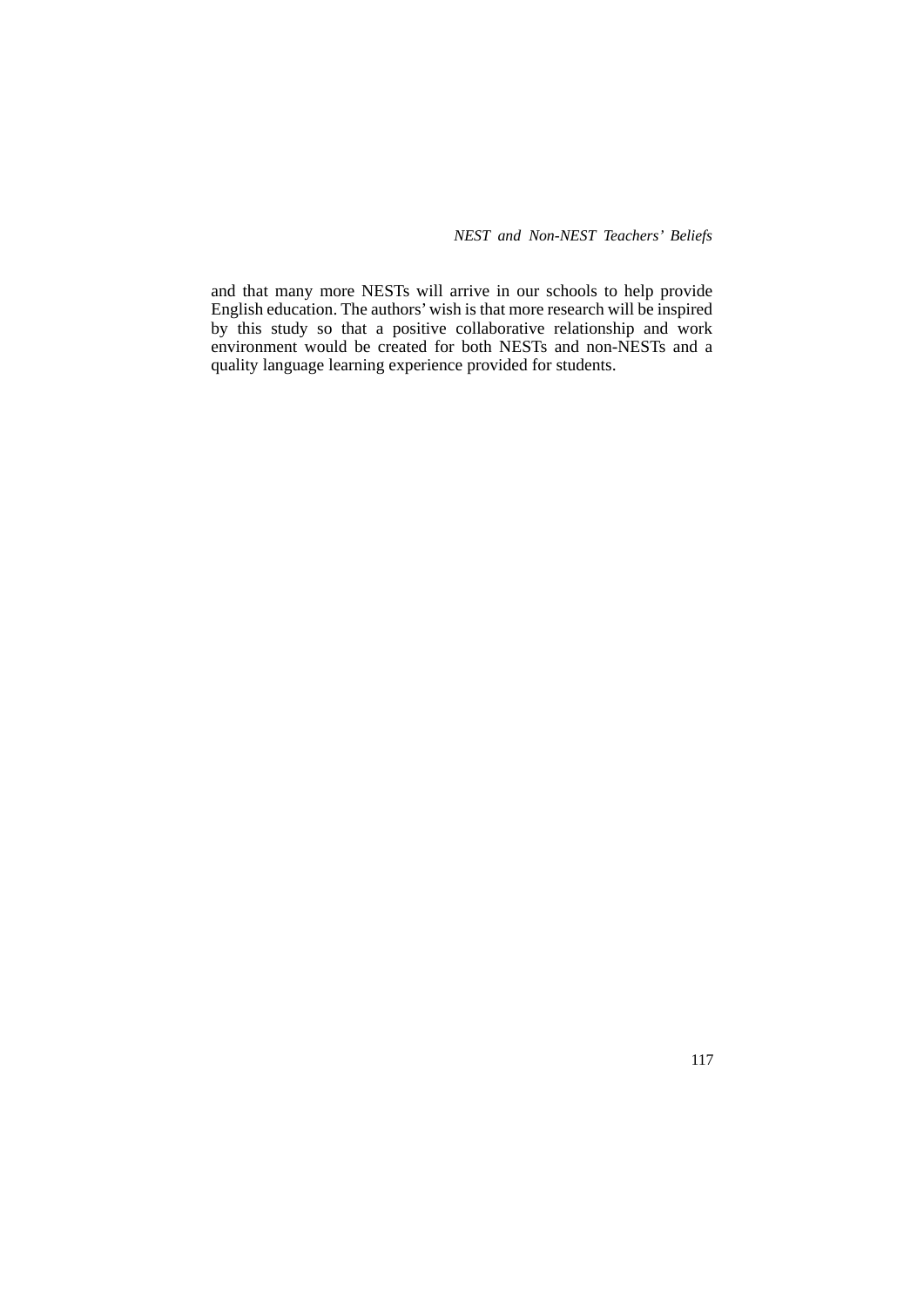#### **REFERENCES**

#### **English References**

- Arva, V., & Medgyes, P. (2000). Native and non-native teachers in the classroom. *System*, *28*, 355-372.
- Bailey, K. M., Dale, T., & Squire, B. (1992). Some reflections on collaborative language teaching. In D. Nunan (Ed.), *Collaborative language learning and teaching* (pp. 162-178). Cambridge: Cambridge University Press.
- Barratt, L., & Kontra, E. H. (2000). Native-English-speaking teachers in cultures other than their own. *TESOL Journal*, *9*(3), 19-22.

Borg, M. (2001). Key concepts: Teachers' beliefs. *ELT Journal*, *55*, 186-188.

Buckley, F. J. (1999). *Team teaching: what, why, and how?* Thousand Oaks, CA: Sage.

- Clark , C. M., & Peterson, P. L. (1986). Teachers' thought processes. In M. C. Wittrock (Ed.), *Handbook of research on teaching* (3rd ed., pp. 255-296). New York: Macmillan.
- Horwitz, E. (1987). Surveying student beliefs about language learning. In A. Wenden, & J. Rubin (Eds.), *Learner strategies in language learning* (pp. 127-128). Englewood Cliffs, NJ: Prentice Hall.
- Johnson, K. (1992). The relationship between teachers' beliefs and practices during literacy instructions for non-native speakers of English. *Journal of Reading Behavior*, *24*, 83-108.
- Kachru, B. B. (1985). Standards, codification, and sociolinguistic realism: The English language in the Outer Circle. In R. Quirk & H. Widdowson (Eds.), *English in the world: Teaching and learning the language and literatures* (pp.11-30). Cambridge: Cambridge University Press.
- Kramsch, C. (1998). The privilege of the intercultural speaker. In M. Byram & M. Fleming (Eds.), *Language learning in intercultural perspective* (pp.16-31). Cambridge: Cambridge University Press.
- Lan, Rae. (2007, April). *Co-teaching models and factors affecting co-teaching in HCESEP*. Paper presented at the Second Hsinchu City's Elementary Schools English Collaborative Teaching Conference, Taiwan.
- Lawton, M. (1999). *Co-teaching: Are two heads better than one in an inclusion classroom?* Retrieved June 20, 2006, from http://www.edletter.org/past/issues/1999-macoteaching. shtml
- Lin, H. Y. (2004). *Teacher talk of native and non-native English teachers in EFL classrooms*. Unpublished master's thesis, Ming Chuan University, Taoyuan, Taiwan.
- Luo, W-H. (2005). *Collaboration between Taiwanese and foreign English teachers in Taiwanese elementary schools* (NSC 93-2411-H-134-006). Taipei, Taiwan: National Science Council.
- Medgyes, P. (2001). When the teacher is a non-native speaker. In M. Celce-Murcia (Ed.), *Teaching English as a second or foreign language* (pp. 429-442). Boston: Heinle & Heinle.
- Oxford, R (2007, April). *Secrets of co-teaching: Vygotsky and beyond*. Paper presented at the Second Hsinchu City's Elementary Schools English Collaborative Teaching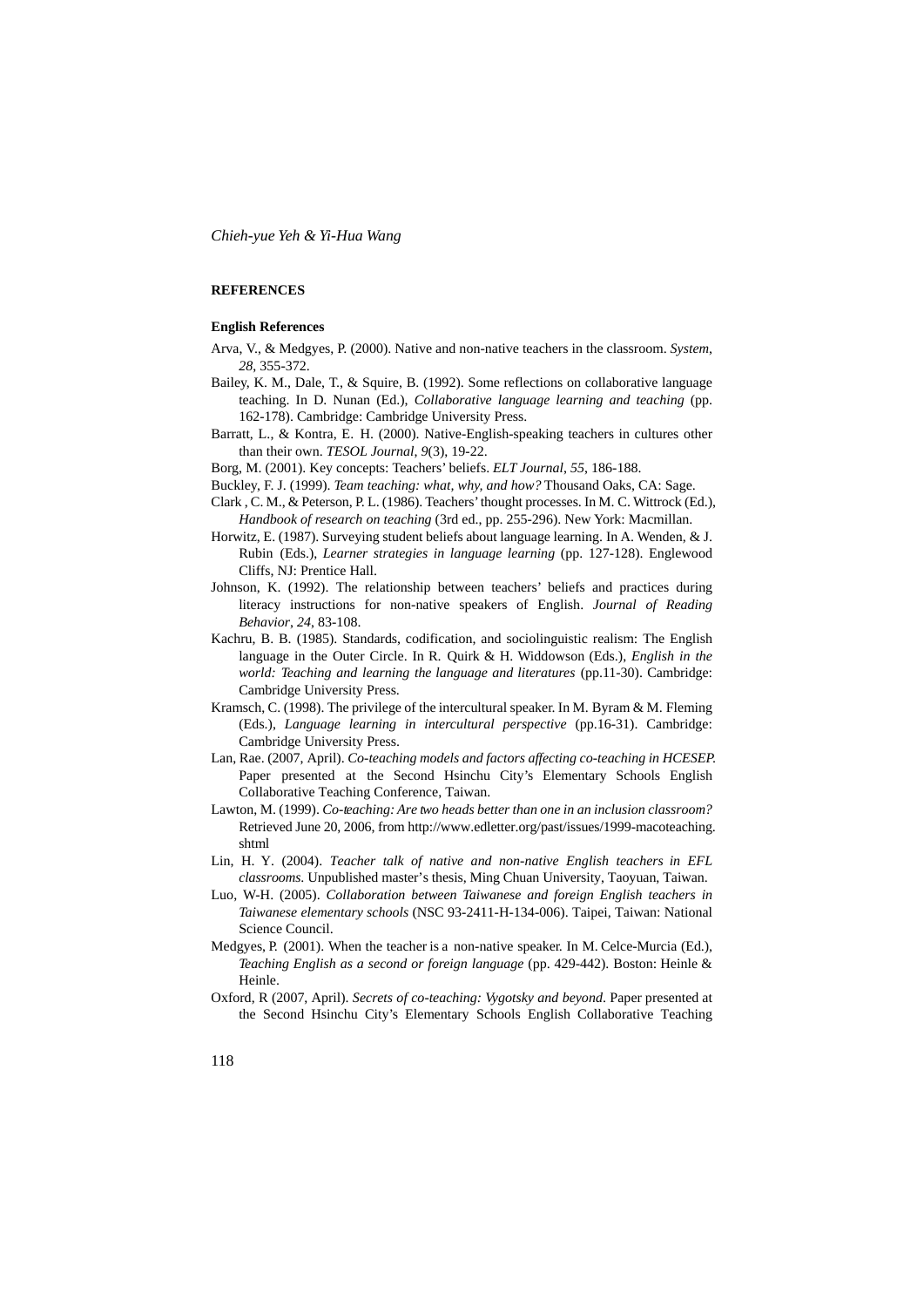Conference, Taiwan.

- Reeves, T., & Medgyes, P. (1994). The non-native English speaking EFL/ESL teacher's self-image: An international survey. *System*, *22*, 353-367.
- Richards, J. C., & Lockhart, C. (2005). *Reflective teaching in second language classrooms*. Cambridge: Cambridge University Press.
- Shannon, N., & Meath-Lang, B. (1992). Collaborative language teaching: A co-investigation. In D. Nunan (Ed.), *Collaborative language learning and teaching* (pp. 120-140). Cambridge: Cambridge University Press.
- Stern, P. H. (1992). The trouble with foreign teachers of English in Japan. *Journal of Career Planning & Employment*, *52*(3), 53-56.
- Tsai, J. M. (2007, April). *Waltz together or trip each other up? An investigation on team teachers' interactions and relationships*. Paper presented at the Second Hsinchu City's Elementary Schools English Collaborative Teaching Conference, Taiwan.

#### **Chinese References**

- Chen, S. L. (陳秀玲). (2004).《國中英語教師單字教學信念與實務之研究》[*A study of junior high school EFL teachers' beliefs and classroom practices in vocabulary instruction*]. Unpublished master's thesis, National Changhua University of Education, Taiwan.
- Chou, M. Y. (周美瑜). (2005).《新竹市國民小學英語協同教學之研究》[*The study of English team-teaching at elementary schools in Hsin Chu City*]. Unpublished master's thesis, National Taipei Teachers' College, Taiwan.
- Lin, Y. C. (林怡瑾). (2002).《外籍教師擔任新竹市國小英語教學之研究》[*Research of non-English speaking teachers in Hsin Chu City elementary schools*]. Unpublished master's thesis, National Hsin Chu University of Education, Taiwan.
- Ting, W. C. (丁文棋). (2000).《外籍教師之英語教學現況調查研究---以高雄市國民中 學英語教學為例》[*Survey research of native speaker English teacher teaching practices: Case study of secondary high schools in Kaohsiung City*]. Unpublished master's thesis, National Kaohsiung Normal University, Taiwan.
- Tsai, C. Y. (蔡靜宜). (2002). 《從英語外籍教師文化優勢現象看台灣英語教育---以文 化全球化面向探討之 》 [*An observation of English Education through the Phenomenon of the Superior of English Foreign Teacher*]. Unpublished master's thesis, Nan Hua University, Jiayi, Taiwan.
- Tsai, L. Y., & Tseng, R. M. (蔡立婷、曾如梅). (2006, April).《宜蘭縣中外師協同教學 計畫之研究》[*Yilan Country NEST and non-NEST collaborative teaching research*]. Paper presented at Hsin Chu City's First Elementary School English Co-teaching Conference, Taiwan.
- Wu, Y. L. (吳雅玲). (2004).《幼稚園英語課堂師生參與結構之個案研究》[*The case study of teacher-pupil interaction in the kindergarten English classroom*]. Unpublished doctoral dissertation, National Kaohsiung Normal University, Taiwan.
- Yeh, Y. F. (葉宜芬). (2004).《雙語幼稚園英語課堂師生言談互動分析》[*Teacher-pupil talk and interaction in a bilingual kindergarten English class*]*.* Unpublished master's thesis, National Taipei Teachers' College, Taiwan.